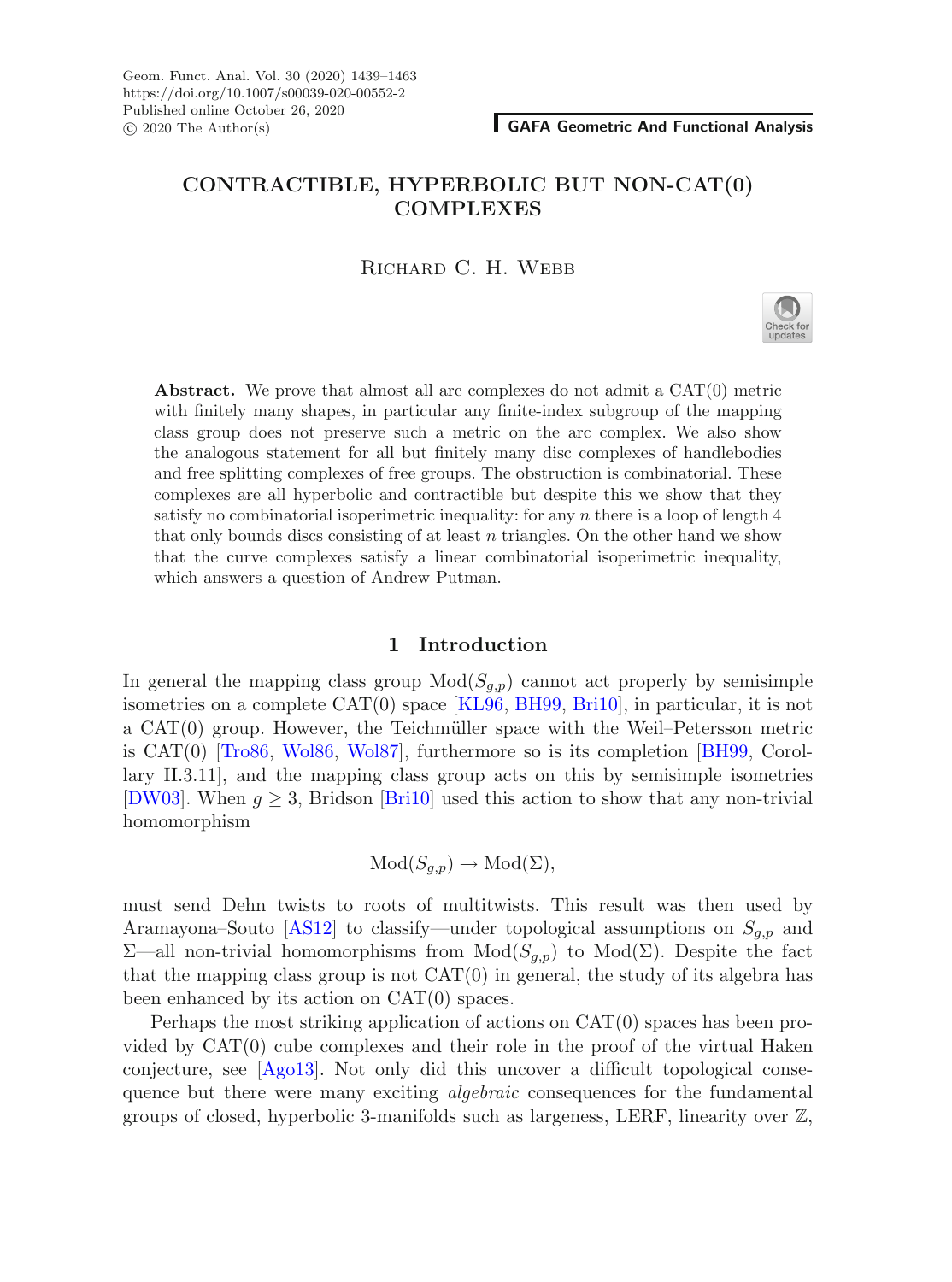

<span id="page-1-1"></span>Figure 1: A natural triangulation of the suspension of  $\mathbb R$  produces a non-locally compact, 2dimensional simplicial complex that satisfies no combinatorial isoperimetric inequality: there are loops of combinatorial length four that require arbitrarily many triangles to deform them to a point. From an appropriate embedding in the euclidean plane it can be endowed with a complete CAT(0) metric.

bi-orderability, conjugacy separability, see for example [\[AFW15](#page-22-5)] and the references therein.

One theme of this paper concerns the problem of finding  $CAT(0)$  metrics on a given space. The spaces of interest in this paper are locally infinite complexes, such as the arc complex of a surface and the free splitting complex of a free group. We say that a complex K (equipped with a metric) has *finitely many shapes* if there are only finitely many isometry classes of simplex in K.

Bridson in his thesis [\[Bri91](#page-22-6)] initiated the study of non-positive curvature for metric complexes that are not necessarily locally finite. He showed that a metric simplicial complex with finitely many shapes (modelled on euclidean, spherical or hyperbolic simplices) is a complete geodesic metric space; he gave a list of equivalent global and/or local conditions for such a complex to be  $CAT(0)$ ; and he introduced a technique for deciding whether a complex can be endowed a CAT(0) metric equivariant with respect to some group action and applied this to Culler–Vogtmann's outer space.

<span id="page-1-0"></span>We show the following

**Theorem 1.1.** *Whenever* K *is a (not necessarily locally compact) flag simplicial complex equipped with a CAT(0) metric with finitely many shapes then* K *satisfies a quadratic combinatorial isoperimetric inequality.*

Any CAT(0) space satisfies a quadratic *coarse* isoperimetric inequality. We remark that this observation does not suffice to prove Theorem [1.1.](#page-1-0) We point the reader to Figure [1](#page-1-1) for an elementary example.

As far as the author is aware, Theorem [1.1](#page-1-0) is not in the literature and is new. Perhaps this is because the focus of the isoperimetric inequality has mainly been on finitely presented groups, where the optimal combinatorial isoperimetric inequality and the optimal coarse isoperimetric inequality (the *Dehn function*) are equivalent for Cayley complexes. Cayley complexes are always locally compact with a cocompact group action—both of these properties are necessary for the equivalence between the coarse and the combinatorial.

It is known that in certain cases of low complexity the arc complex is  $CAT(0)$ , and the disc complex/free splitting complex is  $CAT(0)$  when the genus/rank is 2.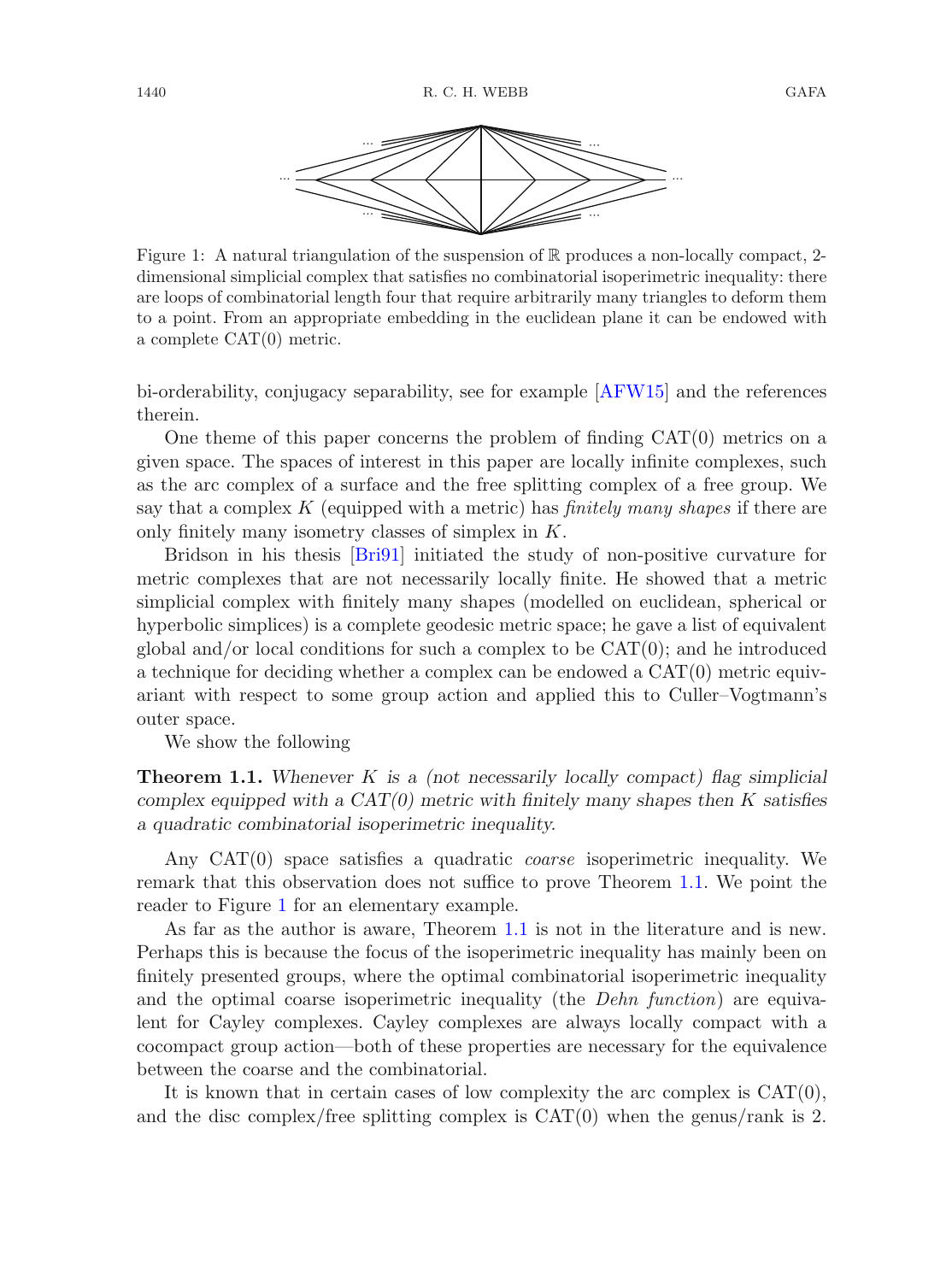In Section [3](#page-11-0) we use Theorem [1.1](#page-1-0) to show that the majority of arc complexes do not admit a CAT(0) metric with finitely many shapes. The same holds for all but finitely many disc complexes of handlebodies and all but finitely many free splitting complexes.

<span id="page-2-0"></span>**Theorem 1.2.** *Let* K *be one of the following complexes.*

- The arc complex  $\mathcal{A}(S_{g,p})$  where  $g \geq 2$  and  $p \geq 2$  (or  $p \geq 6 2g$  when  $g = 0$  or 1*).*
- The disc complex  $\mathcal{D}_n$  of a handlebody of genus  $n \geq 5$ .
- The free splitting complex  $\mathcal{FS}_n$  of a free group of rank  $n \geq 5$ .

*Then there is a family of loops*  $c_N$  *of combinatorial length* 4 *in*  $K^{(1)}$  *such that the following holds. Whenever* P *is a triangulation of a surface with one boundary component and*  $f: P \to K^{(2)}$  *is a simplicial map where*  $f|_{\partial P}$  *maps bijectively onto*  $c_N$  then P must have at least N triangles. In particular K does not admit a  $CAT(0)$ *metric with finitely many shapes.*

In other words, each of the above complexes does not satisfy any combinatorial isoperimetric inequality at all. Note that all of the above complexes are contractible [\[Har85](#page-23-4), [Hat91,](#page-23-5) [McC91](#page-23-6), [Hat95\]](#page-23-7), hyperbolic [\[MS13](#page-23-8), [HM13\]](#page-23-9), and such that any finite group action must fix some point [\[Ker83,](#page-23-10) [Har86,](#page-23-11) [HOP14\]](#page-23-12), and so the usual and more well-known obstructions to being  $CAT(0)$  do not apply. Our obstruction to being CAT(0) with finitely many shapes is new. We leave the question of whether the complexes in the remaining cases are  $CAT(0)$  an open question.

<span id="page-2-1"></span>On the other hand the above complexes are in stark contrast to the curve complexes and the arc-and-curve complexes, as we show

**Theorem 1.3.** The curve complex  $C(S)$  and arc-and-curve complex  $AC(S)$  satisfy *a linear combinatorial isoperimetric inequality.*

In [\[MM99](#page-23-13), p. 104] Masur and Minsky state that it is an interesting question whether the arc-and-curve complexes  $AC(S)$  admit a  $CAT(\kappa)$  metric for some  $\kappa \leq 0$ . Note that any example is immediately also  $CAT(0)$ . A bold guess based on Theorem [1.2](#page-2-0) seems to be no. The proof of Theorem [1.1](#page-1-0) also applies to higher-dimensional combinatorial isoperimetric inequalities, see Theorem [2.13,](#page-10-0) and at present it is unclear whether  $AC(S)$  should satisfy any at all. This avenue might lead to a negative answer to Masur and Minsky's question. We note that this question is important: if the answer is yes with an isometric action of a finite-index subgroup of  $Mod(S)$ , then it might prove to be a useful tool for understanding  $Mod(S)$  and its quotients in a similar vein to [\[DHS](#page-22-7)].

We sketch the idea of the proof of Theorem [1.3](#page-2-1) at the start of Section [4.](#page-15-0) The most important feature is the use of Masur and Minsky's tightening procedure i.e. the idea of the proof of the existence of tight geodesics [\[MM00,](#page-23-14) Lemma 4.5].

Presently the tightening procedure (and tight geodesics) is one of the missing pieces in the analogous Masur–Minsky theory for  $Out(F_n)$ . Such a theory could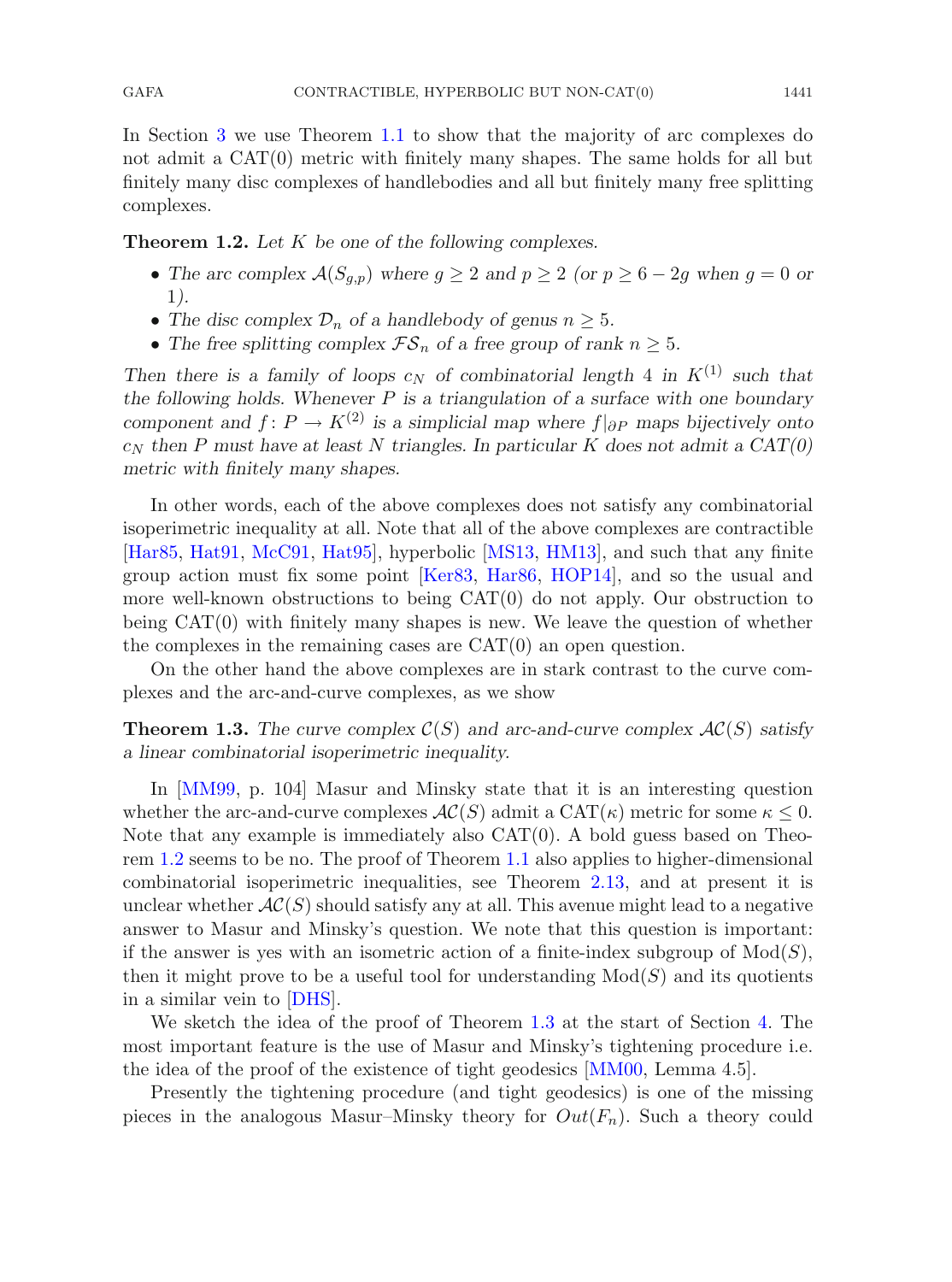prove useful for example in showing that the action on the free factor complex is acylindrical, which seems to be open, but known for the curve complex [\[Bow08](#page-22-8)]. However much intense progress has been made in discovering/creating analogues of hyperbolicity [\[BF14a](#page-22-9), [HM13,](#page-23-9) [HH17](#page-23-15)] and subsurface projection [\[BF14b](#page-22-10), [Tay14](#page-23-16)]. Theorem [1.3](#page-2-1) is a new phenomenon that is not yet observed in the  $Out(F_n)$  theory. Because the tightening procedure leads to a proof of Theorem [1.3,](#page-2-1) there is an implied relationship between the two. The following question is therefore interesting: is there a cocompact complex for  $Out(F_n)$ , analogous to  $C(S)$ , that satisfies a linear combinatorial isoperimetric inequality? Note that the free-and-cyclic splitting complex for  $F_n$ , for  $n \geq 6$ , does not satisfy any combinatorial isoperimetric inequality at all (see Remark [3.4,](#page-15-1) we thank the anonymous referee for suggesting this). The arc-and-curve complex  $AC(S)$  consists of geometric free and cyclic splittings of the fundamental group of S. It is interesting that Theorem [1.3](#page-2-1) holds in the surface setting but does

We remark that it is currently not known whether the pants complex satisfies a quadratic combinatorial isoperimetric inequality. In light of Theorem [1.1](#page-1-0) this is related to a question of Brock who asked whether there is a CAT(0) complex analogous to the pants complex (it is already a theorem of Brock that the pants complex is quasi-isometric to the Weil–Petersson metric [\[Bro03\]](#page-22-11)). Recently Islambouli and Klug showed that any loop in the 1-skeleton of the pants complex of a closed surface determines a smooth 4-manifold  $[IK]$ , and that any smooth 4-manifold arises by some such loop. They also define a signature that provides a lower bound on the number of triangles for any disc bounding that loop. It would seem that the structure of smooth 4-manifolds could give new insight on the pants complex, or possibly the other way round, or both.

## **2 Combinatorial isoperimetric inequalities**

<span id="page-3-0"></span>In this section we show the following, which is a generalisation of Theorem [1.1.](#page-1-0) The notions of *bounded shapes* and *thick shapes* are defined below.

**Theorem 2.1.** *Whenever* K *is a (not necessarily locally compact) flag simplicial complex equipped with a CAT(0) metric with bounded, thick shapes then* K *satisfies a quadratic combinatorial isoperimetric inequality.*

It is well known that CAT(0) spaces satisfy a quadratic *coarse* isoperimetric inequality (see [\[BH99,](#page-22-0) Chapter III.H.2.4]) but for complexes that are not locally compact this does not suffice to prove a quadratic *combinatorial* isoperimetric inequal-ity, see Figure [1](#page-1-1) for an example. In fact any two of the three hypotheses  $(CAT(0),$ bounded shapes, or thick shapes) of Theorem [2.1](#page-3-0) are satisfied by some metric on the complex given in Figure [1](#page-1-1) and so all three hypotheses are necessary.

The main theorems of this paper concern simplicial complexes and therefore for brevity we focus on this case. We expect that Theorem [2.1](#page-3-0) is true for more general complexes  $K$  by using the methods given here but we have not checked the details.

not in the free group setting.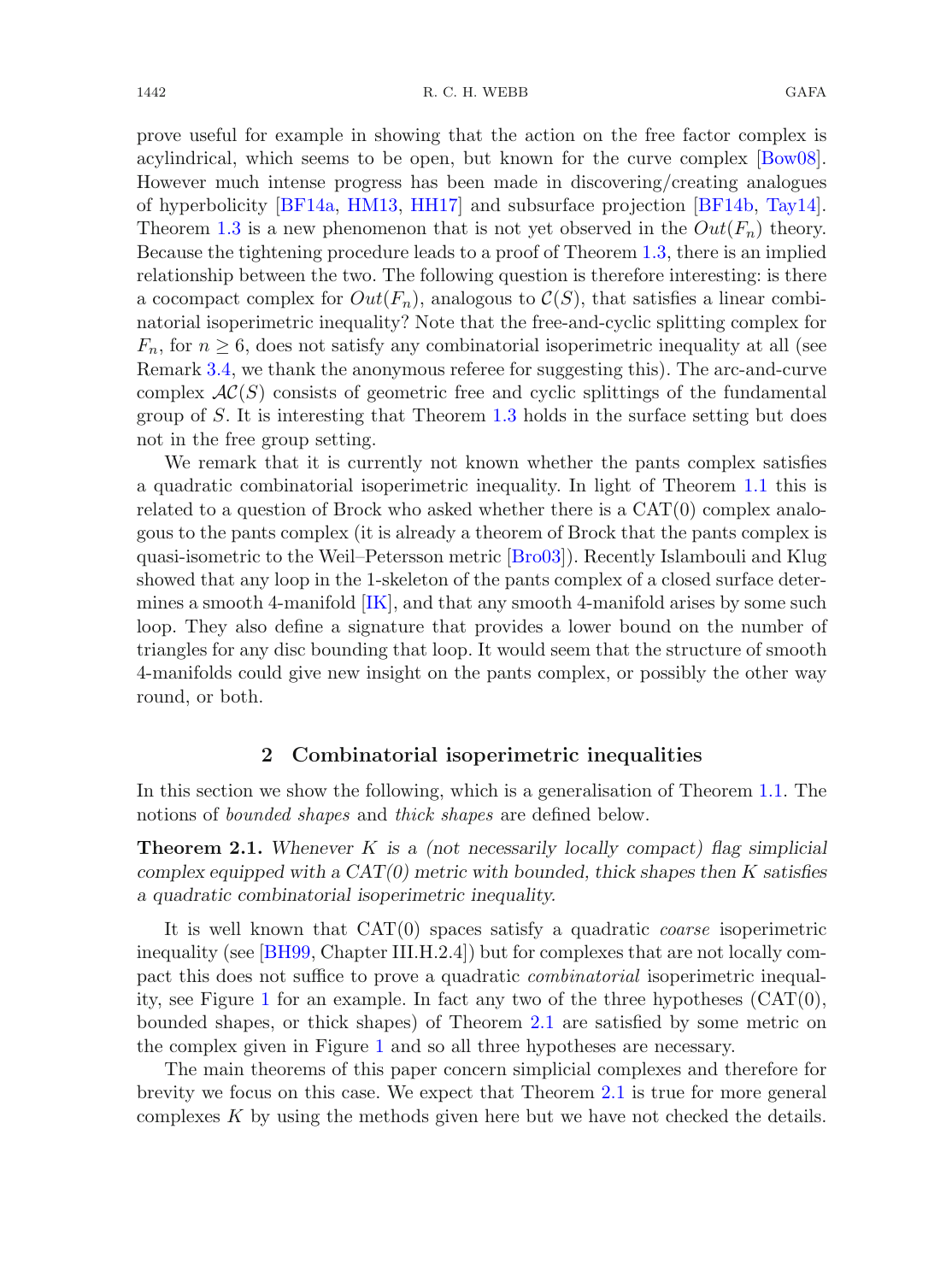#### **2.1 Some background.** Now we explain the definitions in Theorem [2.1.](#page-3-0)

Let P and K be (simplicial) complexes. A *simplicial map* is a map  $c: P \to K$ such that whenever  $\Delta_P \subset P$  is a simplex then the image of the vertex set of  $\Delta_P$ under c is a set of vertices of K that span a simplex  $\Delta_K \subset K$ . The map c may also be thought of as a continuous map between the spaces  $P$  and  $K$ : we may define  $c$ on any simplex  $\Delta_P \subset P$  by extending linearly the images of the vertices of  $\Delta_P$  that span  $\Delta_K \subset K$ .

The *i*-skeleton  $K^{(i)}$  of K is the unique subcomplex of K consisting of all simplices of dimension at most  $i$  in  $K$ .

A *combinatorial loop* c in K is a sequence of vertices  $(v_1, \ldots, v_j)$  of  $K^{(1)}$  where  $v_i$  is adjacent (or equal) to  $v_1$  and  $v_i$  is adjacent (or equal) to  $v_{i+1}$  whenever  $1 \leq i \leq$ j−1. The *combinatorial length*  $l_C(c)$  of  $c = (v_1, \ldots, v_j)$  is equal to j. A combinatorial loop c in K may also be thought of as a simplicial map  $c: P \to K$  where P is a triangulation of  $S^1$  with j 1-simplices.

We write  $D^2$  for the closed unit disc with boundary  $S^1$ . Let c be a combinatorial loop in K. We say that c *can be capped off with at most* n *triangles* if there is a triangulation P of  $D^2$  into at most n 2-simplices and there is a simplicial map  $c' : P \to K^{(2)}$  such that  $c'|_{S^1} = c$ . In more informal words, the loop c in K can be deformed continuously to a point by pushing  $c$  past at most  $n$  triangles.

<span id="page-4-0"></span>DEFINITION 2.2. Let K be a simplicial complex. A function  $f: \mathbb{N} \to \mathbb{N}$  is called a *combinatorial isoperimetric bound* for K if every combinatorial loop c in K can be capped off with at most  $f(l<sub>C</sub>(c))$  triangles.

We say that K satisfies a *linear (or quadratic) combinatorial isoperimetric inequality* if there exists a combinatorial isoperimetric bound f for K such that  $f(n) = O(n)$  (or  $f(n) = O(n^2)$ ). We say that K *satisfies no combinatorial isoperimetric inequality* if no combinatorial isoperimetric bound of K exists.

REMARK 2.3. Another way of defining combinatorial isoperimetric inequalities is by using van Kampen diagrams, see [\[BH99,](#page-22-0) Chapter I.8A.4]. Van Kampen diagrams are combinatorial maps from planar 2-complexes (these are not necessarily discs, they may have separating edges) to  $K$ . Notwithstanding it is well known that the van Kampen perspective and Definition [2.2](#page-4-0) are equivalent for complexes where the 2-cells have boundedly many sides, in particular, in this paper the two notions agree. As we will see in Section [3,](#page-11-0) for our purposes it is more convenient to use Definition [2.2.](#page-4-0)

Remark 2.4. Sometimes the existence of a combinatorial isoperimetric bound restricted to combinatorial loops of short length implies the existence of a bonafide combinatorial isoperimetric bound. For instance suppose that there exists B such that whenever a combinatorial loop c satisfies  $l_C(c) \leq 16\delta$  then c can be capped off using at most B triangles. Furthermore, suppose that  $K^{(1)}$  is  $\delta$ -hyperbolic (where each edge has length equal to 1). Then  $K$  satisfies a linear combinatorial isoperimetric inequality. This follows from the linear coarse isoperimetric inequality (see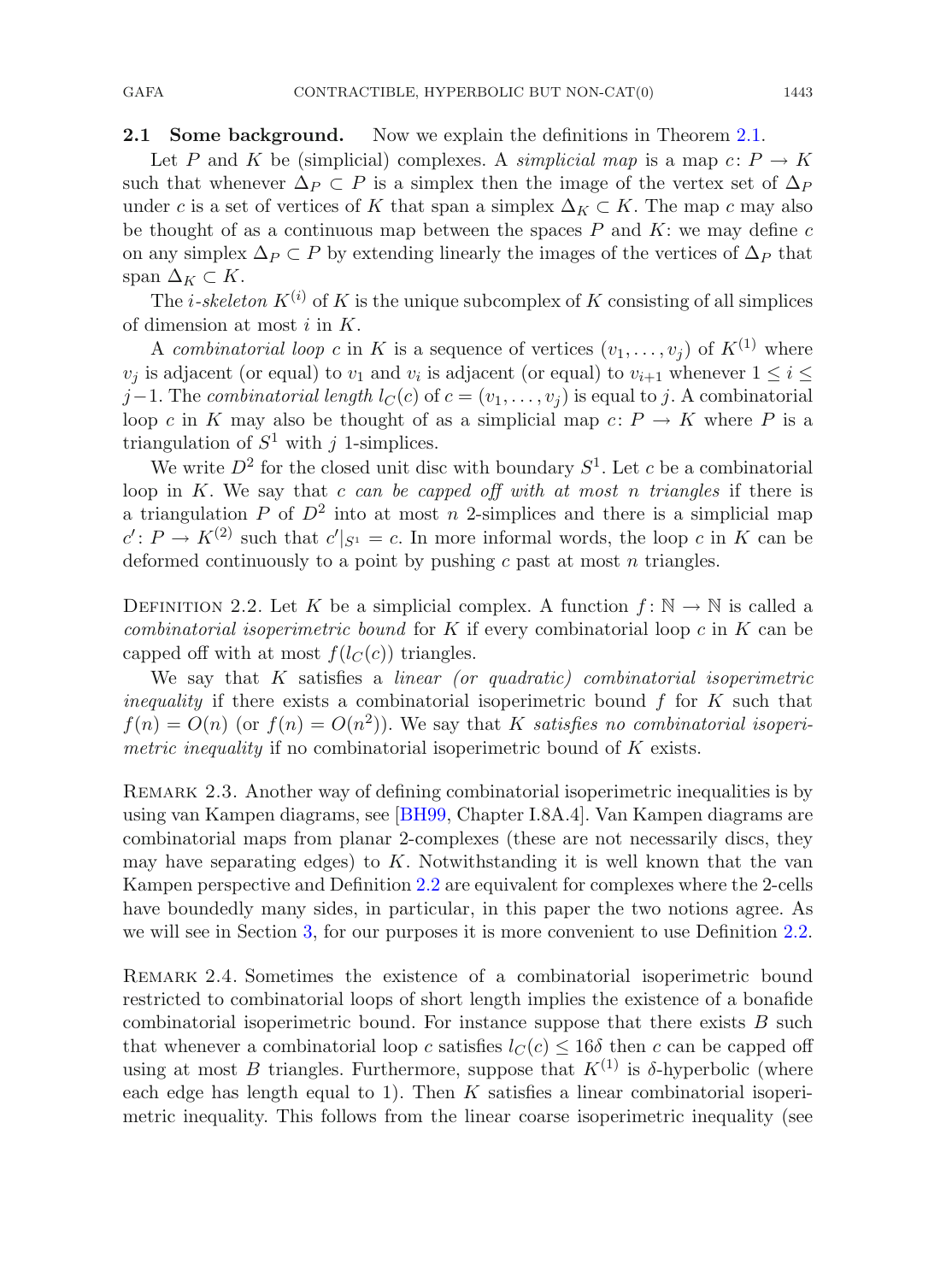

<span id="page-5-0"></span>Figure 2: The first barycentric subdivision of a 2-simplex  $\Delta$ . A closed neighbourhood  $N_{\epsilon}(N(v))$  of  $N(v)$  is shaded and is disjoint from the opposite 1-simplex;  $\Delta$  is  $\epsilon$ -thick.

[\[BH99](#page-22-0), Chapter III.H 2.6 and 2.7]). This is well known for Rips complexes of hyperbolic groups but the focus in this paper is on *non-locally-compact* complexes. Note that for the complex in Figure [1](#page-1-1) there is no such integer B despite  $K^{(1)}$  being 2-hyperbolic.

Now we consider CAT(0) metrics on the topological spaces determined by simplicial complexes. We assume that the reader knows the definition of a CAT(0) metric space, see [\[BH99,](#page-22-0) Chapter II.1.1]. For cosmetic reasons, in places where no confusion will arise, we abuse notation by writing  $K$  for the simplicial complex, topological space, and the metric space  $(K, d_K)$ .

DEFINITION 2.5. We say that  $(K, d_K)$  has *finitely many shapes* if there are only finitely many isometry types of metrics  $d: \Delta \times \Delta \to \mathbb{R}$  on the simplices  $\Delta$  of K that are induced by restriction of  $d_K$ .

We remark that we do not need to assume that the isometry types of simplices are euclidean.

<span id="page-5-1"></span>We write  $N_{\epsilon}(A)$  for the closed  $\epsilon$ -neighbourhood of a subset  $A \subset K$ . Likewise we write  $N_{\epsilon}(x) = N_{\epsilon}(\{x\})$  for an element  $x \in K$ .

DEFINITION 2.6. We say that K has *bounded* shapes if for every  $\delta > 0$  there is a subdivision of each edge of K into at most  $L = L(K, \delta)$  intervals, such that each interval has diameter at most  $\delta$ .

We say that K has *thick* shapes if there exists some first barycentric subdivision  $\tilde{K}$  of K such that the following holds. For each  $v \in K^{(0)}$ , set  $N(v)$  to be the closure of the union of simplices  $\tilde{\Delta}$  of  $\tilde{K}$  such that  $v \in \tilde{\Delta}$ . Then for every simplex  $\Delta$  of K, whenever  $N_e(N(v)) \cap \Delta \neq \emptyset$  then  $v \in \Delta^{(0)}$  (see Figure [2\)](#page-5-0).

In the definition of thick shapes above, we only need the existence of some geometric realization of the barycentric subdivision with the desired properties.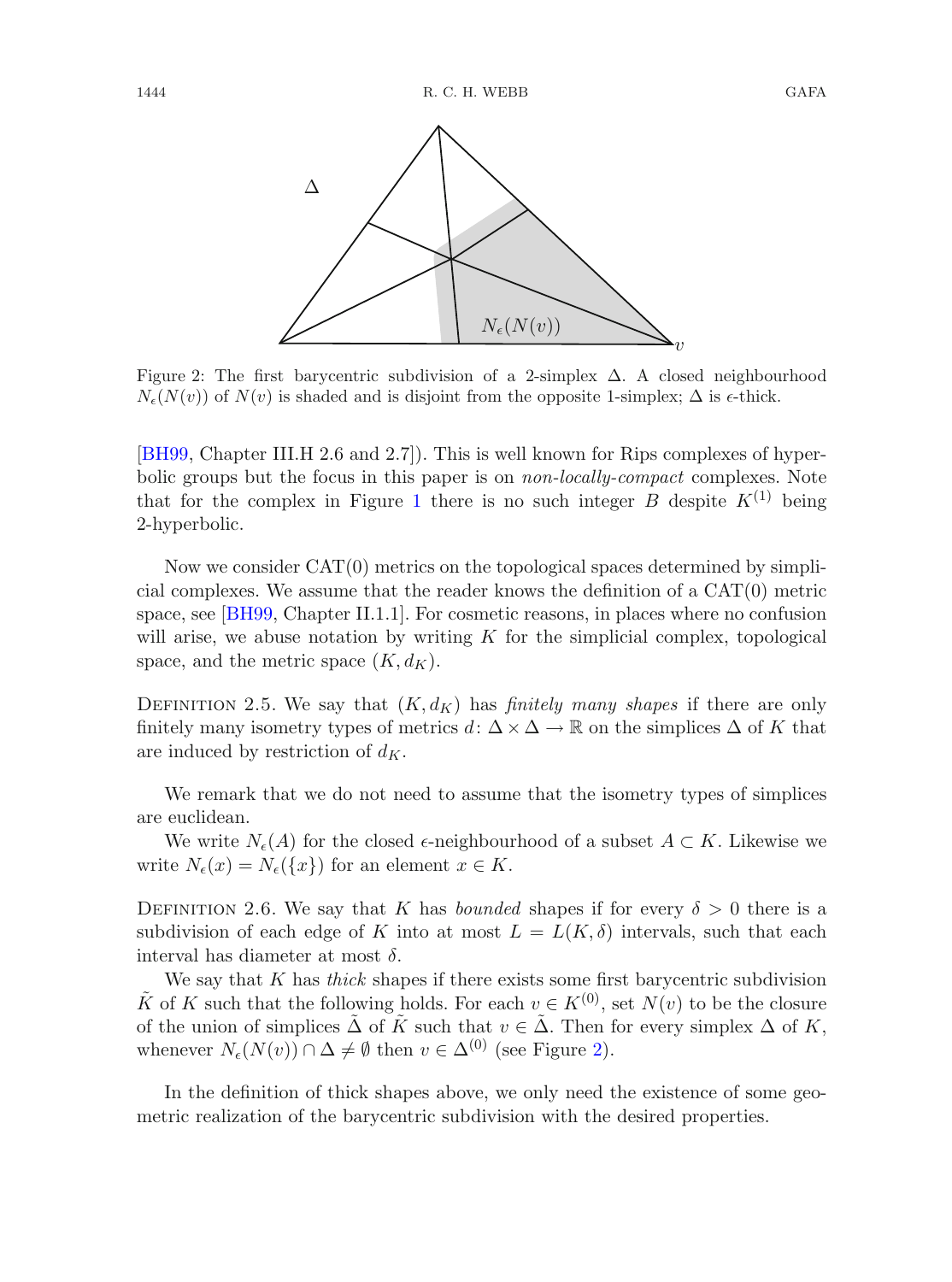In particular, having thick shapes means that disjoint simplices are uniformly far apart in  $K$ . Having bounded, thick shapes is a natural generalization of having finitely many shapes.

#### <span id="page-6-0"></span>Lemma 2.7. *If* K *has finitely many shapes then* K *has bounded, thick shapes.*

*Sketch of proof.* Clearly K has bounded shapes. For thick shapes, for each simplex of K we perform the first barycentric subdivision according to its isometry class, and then the finiteness provides some small enough  $\epsilon > 0$  to exist.  $\Box$ 

REMARK 2.8. It is an interesting question whether the complexes in Theorem [3.1](#page-11-1) admit a CAT(0) metric at all. If there is such a metric one can ask whether an interesting subgroup  $H$  of the automorphism group still acts by isometries. By Theorem [3.1](#page-11-1) such a CAT(0) metric fails to have bounded, thick shapes, for example the edge lengths might be arbitrarily small (or large). In particular such a subgroup  $H$ cannot have finite index.

**2.2 Proof of Theorem [2.1.](#page-3-0)** The rest of this section is devoted to proving Theorem [2.1.](#page-3-0) For a point x in the topological space K we write  $\Delta(x)$  for the minimal simplex of K such that  $x \in \Delta(x)$ .

*Proof of Theorem [2.1.](#page-3-0)* There are different proofs but the proof given here determines an explicit way of capping off any combinatorial loop  $c$  in  $K$ . We give a careful proof because  $K$  is not necessarily locally compact.

Let  $\epsilon > 0$  be such that K has  $\epsilon$ -thick shapes. With respect to Definition [2.6,](#page-5-1) we choose  $\delta = 0.5\epsilon$ , so we may subdivide each edge of K into at most  $L(K,\delta)$  intervals such that each interval has diameter at most  $\delta$ .

The strategy of the proof is as follows. Given a combinatorial loop  $c$  we abuse notation and write c for the same topological loop in  $K$ . We may parametrise the loop by  $c: [0, l_C(c)] \to K$ , not necessarily parametrised by arc length. We subdivide the loop c in K into intervals with endpoints  $c(t_i)$  and  $c(t_{i+1})$  at most 0.5 $\epsilon$  apart (using the subdivision of the edges of  $K$  guaranteed by bounded shapes). There are at most  $l_C(c) \cdot L(K, \delta)$  intervals. For each i, we construct combinatorial paths  $(v_j^i)_j$ connecting  $v_0^i = c(0)$  to  $v_{n(i)}^i$  where  $c(t_i) \in N(v_{n(i)}^i)$  (recall  $N(v)$  from Definition [2.6\)](#page-5-1). The sequence  $(v_{n(i)}^i)_i$  defines a combinatorial loop in K, which is homotopic to the combinatorial loop  $c$  (we discuss this at the very end of the proof). It suffices to cap off  $(v_{n(i)}^i)_i$  with a triangulation P'. We do this by constructing a triangulation  $P(i)$  between  $(v_j^i)_j$  and  $(v_j^{i+1})_j$  using linearly many triangles in terms of  $l_C(c)$  (and there are at most linearly many i in terms of  $l<sub>C</sub>(c)$ . Gluing up the  $P(i)$  gives a triangulation  $P'$  that caps off  $(v_{n(i)}^i)_i$ . Now we give the details.

Using the subdivision of the edges of K, we may fix  $0 = t_0 < t_1 < \cdots < t_N$  $l<sub>C</sub>(c)$  such that the intervals  $c[t<sub>i</sub>, t<sub>i+1</sub>]$  correspond to paths of diameter at most  $0.5\epsilon$ in K. We have  $N \leq l_C(c) \cdot L(K, \delta)$ . We write  $c_i : [0, d_K(c(0), c(t_i))] \to K$  for the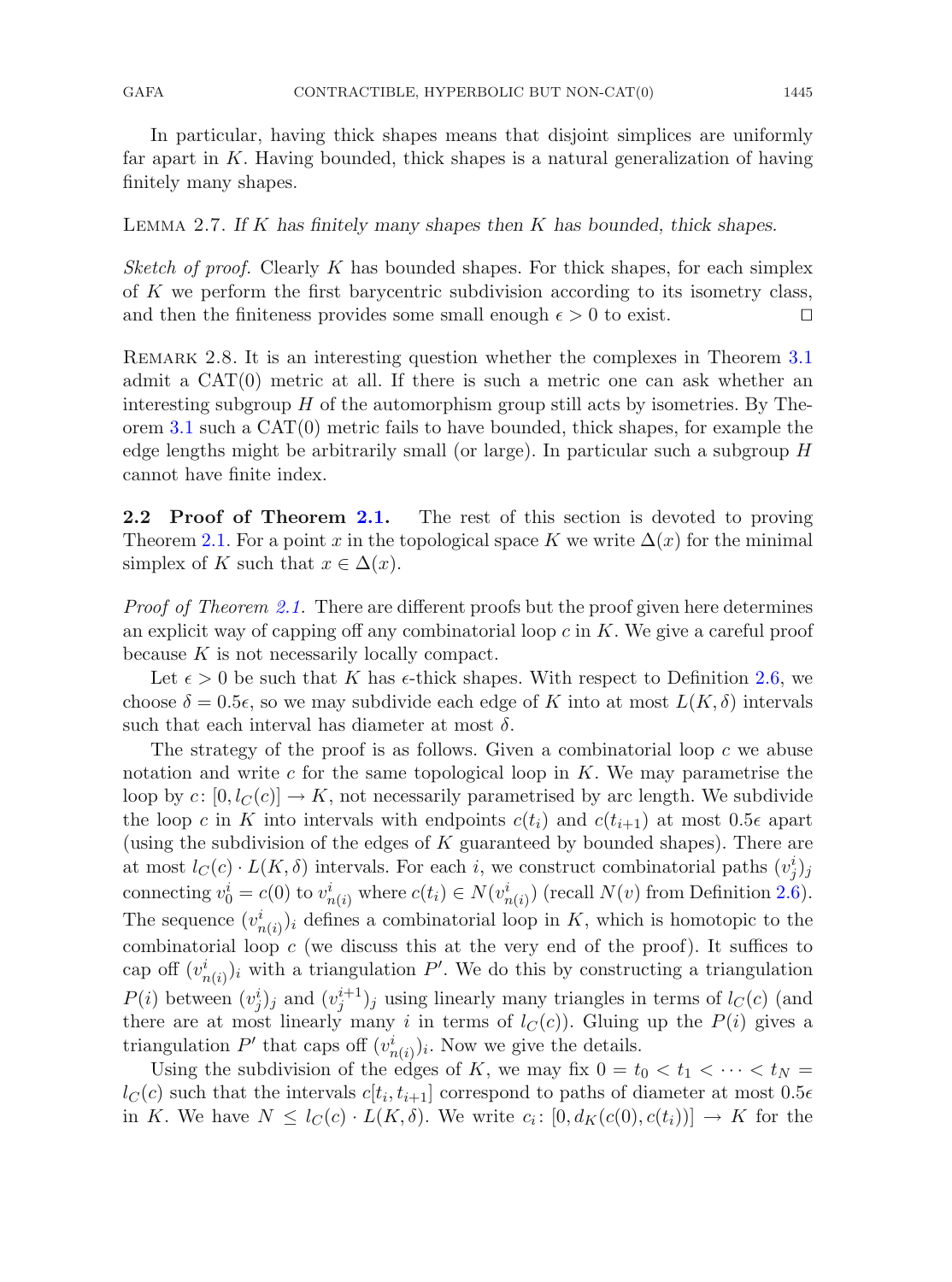geodesic (using the  $CAT(0)$  metric on K) parametrised by arc length that connects  $c(0)$  and  $c(t_i)$ .

Now we construct explicit combinatorial paths that start at  $c(0)$  by using the geodesics  $c_i$ . Fix i and set  $v_0^i = c(0)$  and  $t_0^i = 0$ . Now for  $j \ge 1$  we define  $v_j^i$  and  $t_j^i$ inductively as follows. Note that  $c_i(t_0^i) \in N(v_0^i)$  (recall  $N(v)$  from Definition [2.6\)](#page-5-1), which is the base case.

- We set  $t_j^i > t_{j-1}^i$  to be minimal such that  $v_{j-1}^i \notin \Delta(c_i(t_j^i))$ . Then we pick any  $v_j^i \in K^{(0)}$  such that  $c_i(t_j^i) \in N(v_j^i)$ . By  $\epsilon$ -thick shapes we have  $t_j^i - t_{j-1}^i \geq \epsilon$ . We have  $v_j^i$  adjacent to  $v_{j-1}^i$ .
- On the other hand if no such  $t_j^i$  above exists then  $v_{j-1}^i$  is adjacent (or equal) to some vertex v such that  $c(t_i) \in N(v)$ . We set  $v_j^i = v$  and  $t_j^i = d_K(c(0), c(t_i))$ . Set  $n(i) = j$ . We stop.

We note that this inductive process must terminate: Whenever  $0 < j < n(i)$  then  $t_j^i - t_{j-1}^i \geq \epsilon$  by  $\epsilon$ -thick shapes. Hence for  $j < n(i)$  we have  $t_j^i \geq j\epsilon$ . Thus

$$
n(i) \le \epsilon^{-1} d_K(c(0), c(t_i)) + 1 \le 0.5L(K, \delta) \cdot l_C(c) + 1.
$$

Now for each i such that  $0 \le i \le N-1$  we build triangles between the combinatorial paths  $(v_j^i)_j$  and  $(v_j^{i+1})_j$ . We use the comparison triangle  $T(i)$  in  $\mathbb{E}^2$  with sides  $E_1, E_2$  and  $E_3$  with side lengths  $t^i_{n(i)}$ ,  $d_K(c(t_i), c(t_{i+1}))$  and  $t^{i+1}_{n(i+1)}$  respectively. Note that  $d_K(c(t_i), c(t_{i+1})) \leq 0.5\epsilon$ . We sweep out  $T(i)$  using intervals of length at most  $0.5\epsilon$  that are parallel to  $E_2$ . Write

$$
R_i = \frac{t_{n(i+1)}^{i+1}}{t_{n(i)}^i}.
$$

We may parametrise  $E_1$  and  $E_3$  by arc length such that  $E_1(0) = E_3(0)$ . Then the intervals parallel to  $E_2$  are parametrised by their endpoints  $E_1(s)$  and  $E_3(R_i s)$  for  $0 \leq s \leq t_{n(i)}^i$ . In K the intervals' endpoints correspond to  $c_i(s)$  and  $c_{i+1}(R_i s)$ .

We endow  $\partial T(i)$  with a simplicial structure induced from the points  $E_1(t_j^i)$  and  $E_3(t_j^{i+1}).$ 

Now we define edges (written  $e(m)$  below) between the points  $E_1(t_j^i)$  and the points  $E_3(t_k^{i+1})$  in order to triangulate  $T(i)$ . We justify doing this by finding edges (or proving equalities) between the appropriate vertices  $v_j^i$  and  $v_k^{i+1}$  in K. This is the hardest part of the proof and is the content of Lemmas [2.9](#page-8-0) and [2.10.](#page-9-0) See Figure [3](#page-8-1) for an example triangulation.  $\Box$ 

We lexicographically order the elements  $(R_i t_j^i, i)$  and  $(t_k^{i+1}, i+1)$  with the largest first. This ordering comes from the sweeping out of  $T(i)$  by lines parallel to  $E_2$ : starting with  $E_2$  itself and ending at the vertex opposite to  $E_2$ , we pass the vertices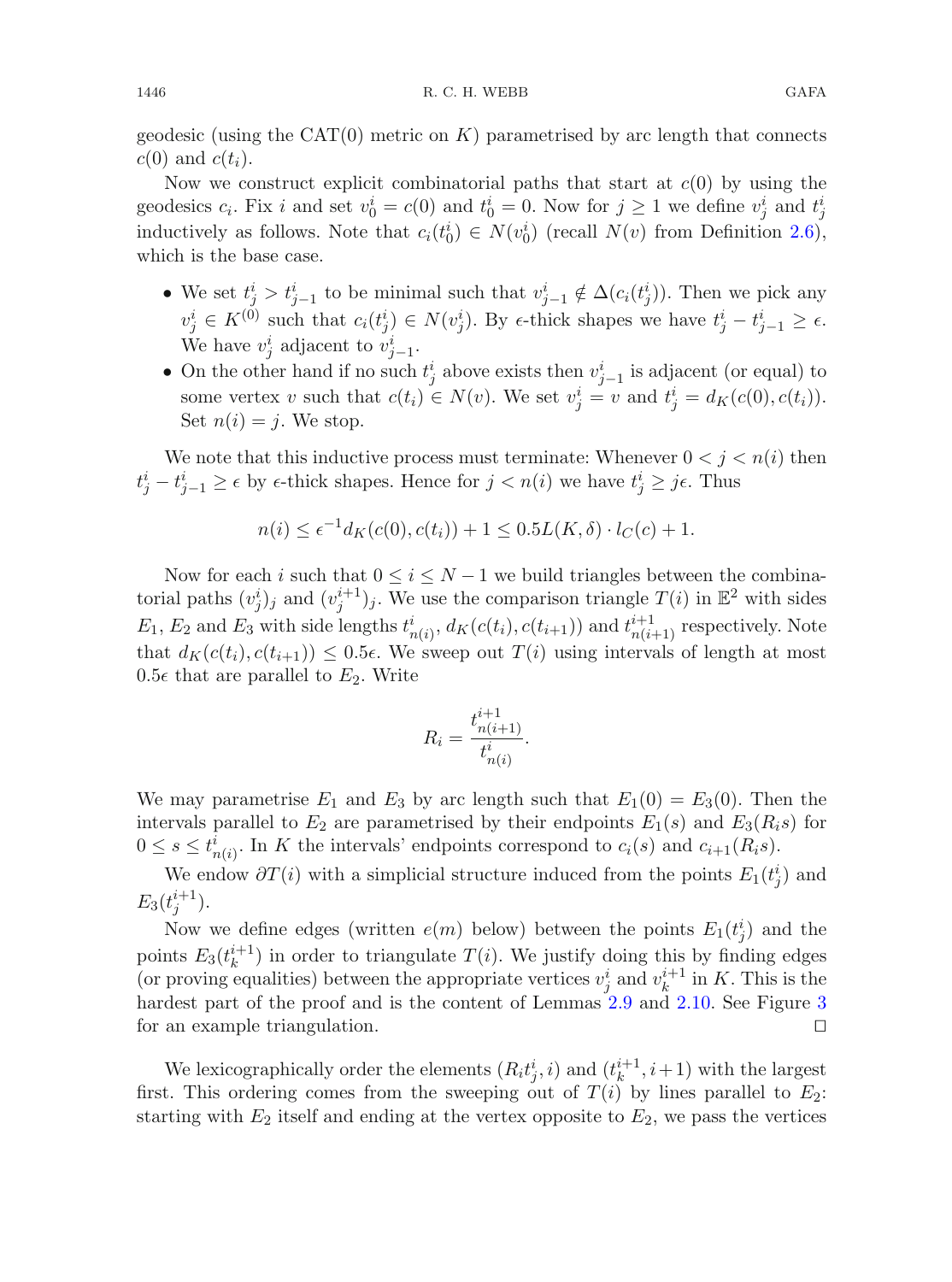

<span id="page-8-1"></span>Figure 3: An example (topological) triangulation  $P(i)$  of  $T(i)$ . Here,  $n(i) = 6$ ,  $n(i + 1) = 3$ , and there are 8 directed edges between  $E_1$  and  $E_3$ . The edges pointing toward  $E_1$  are constructed in Lemma  $2.9$ . The edges pointing toward  $E_3$  are constructed in Lemma [2.10.](#page-9-0) The first edge  $e(1)$  always coincides with  $E_2$ . As we sweep out  $T(i)$  starting from  $E_2$ , we encounter the edges  $e(1), e(2), e(3) \dots$  in that order.

of  $T(i)$  namely  $E_1(t_j^i)$  and  $E_3(t_k^{i+1})$  and order them. We parametrise the above elements  $(s(m), i(m))$  in order using a parameter m where

$$
1 \le m \le n(i) + n(i+1) + 2.
$$

We introduce another parameter  $j(m)$  so that the element  $(s(m), i(m))$  will correspond to  $v^{i(m)}_{j(m)}$  and  $t^{i(m)}_{j(m)}$  $\frac{i(m)}{j(m)}$ .

Now for

$$
1 \le m \le n(i) + n(i+1) - 1
$$

we find exactly one outward edge from (or another vertex equal to)  $v_{j(m)}^{i(m)}$  using the following two lemmas. This enables us to define edges  $e(m)$  that cut  $T(i)$  into pieces that will give the required triangulation  $P(i)$  of  $T(i)$ , see Figure [3.](#page-8-1)

<span id="page-8-0"></span>LEMMA 2.9. If  $i(m) = i + 1$  then  $v_j^i$  and  $v_{j(m)}^{i+1}$  share an edge (or are equal) where j is largest such that  $t_j^i \leq R_i^{-1} t_{j(m)}^{i+1}$  $^{i+1}_{j(m)}$ .

*Proof.* We argue that

$$
v_j^i, v_{j(m)}^{i+1} \in \Delta(c_i(R_i^{-1}t_{j(m)}^{i+1})).
$$

Using the comparison triangle  $T(i)$  we have

$$
d_K(c_i(R_i^{-1}t_{j(m)}^{i+1}), c_{i+1}(t_{j(m)}^{i+1})) \le 0.5\epsilon.
$$

Therefore we have  $N_{\epsilon}N(v_{j(m)}^{i+1}) \cap \Delta(c_i(R_i^{-1}t_{j(m)}^{i+1}))$  $\binom{i+1}{j(m)}$   $\neq \emptyset$ . By  $\epsilon$ -thick shapes we have  $v^{i+1}_{j(m)} \in \Delta(c_i(R_i^{-1}t_{j(m)}^{i+1}))$  $\binom{i+1}{j(m)}$ .

Finally, we have j largest such that  $t_j^i \leq R_i^{-1} t_{j(m)}^{i+1}$  $j_{(m)}^{i+1}$ . By definition of  $v_j^i$  and  $t_j^i$  we have  $v_j^i \in \Delta(c_i(R_i^{-1}t_{j(m)}^{i+1}))$  $j(m)$ )).  $\Box$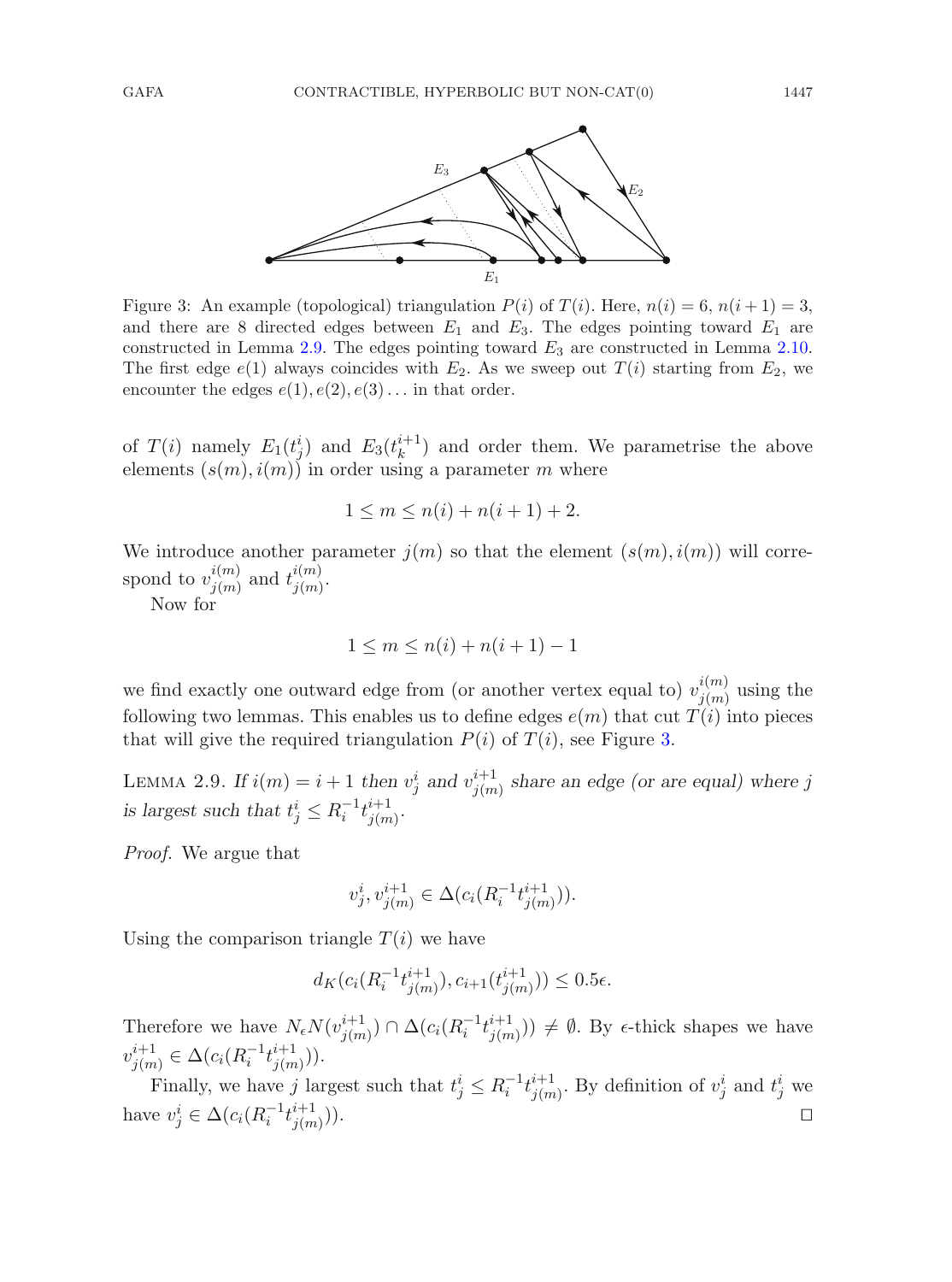By Lemma [2.9,](#page-8-0) as the corresponding vertices in  $K$  are either equal or adjacent, we construct an edge between  $E_1(t_j^i)$  and  $E_3(t_{j(m)}^{i+1})$  $j(m)$  in  $T(i)$ , see Figure [3.](#page-8-1) This defines the required mth edge  $e(m)$  inside  $T(i)$  when  $i(m) = i + 1$ .

<span id="page-9-0"></span>However if  $i(m) = i$  then we use

LEMMA 2.10. If  $i(m) = i$  then  $v^i_{j(m)}$  and  $v^{i+1}_k$  share an edge (or are equal) where k is largest such that  $R_i t^i_{j(m)} > t^{i+1}_k$ .

*Proof.* We argue that for sufficiently small  $\delta' > 0$  we have

$$
v_{j(m)}^i, v_k^{i+1} \in \Delta(c_{i+1}(R_i t_{j(m)}^i - \delta')).
$$

Indeed, for sufficiently small  $\delta' > 0$  we have

$$
d_K(c_i(t^i_{j(m)}), c_{i+1}(R_i t^i_{j(m)} - \delta')) \le \epsilon.
$$

Therefore we have  $N_{\epsilon}N(v_{j(m)}^i) \cap \Delta(c_{i+1}(R_i t_{j(m)}^i - \delta')) \neq \emptyset$  so by  $\epsilon$ -thick shapes we have  $v_{j(m)}^{i} \in \Delta(c_{i+1}(R_{i}t_{j(m)}^{i} - \delta')).$ 

Finally for  $\delta' > 0$  sufficiently small we have by definition

$$
v_k^{i+1} \in \Delta(c_{i+1}(R_i t_{j(m)}^i - \delta'))
$$

because k is largest such that  $R_i t^i_{j(m)} > t^{i+1}_k$  $\frac{i+1}{k}$ .

By Lemma  $2.10$ , as the corresponding vertices in K are either equal or adjacent, we construct an edge between  $E_1(t^i_{j(m)})$  and  $E_3(t^{i+1}_k)$  in  $T(i)$ . This defines the required mth edge  $e(m)$  inside  $T(i)$  for when  $i(m) = i$ , see Figure [3.](#page-8-1)

Now the edges  $e(m)$  cut  $T(i)$  into triangles that give a triangulation  $P(i)$ . This can be seen because the edges  $e(m)$  and  $e(m + 1)$  share one vertex in common, and their endpoints correspond to values  $t_j^i$  and  $t_k^{i+1}$  that are monotonically decreasing in m. The existence of the edges in K provide a natural map  $P(i) \to K$  that extends the natural map  $\partial T(i) \to K$ . This is a simplicial map because K is flag. We used exactly  $n(i) + n(i + 1) - 1$  triangles, which is at most  $L(K, \delta) \cdot l_C(c) + 1$ .

Now we can cap off the combinatorial loop  $(v_{n(i)}^i)_{i=1}^N$  (it starts and ends at  $c(0)$ ) with a triangulation P' that is constructed by gluing (for each i)  $P(i)$  to  $P(i+1)$ along the combinatorial path  $(v_j^{i+1})_{j=0}^{n(i+1)}$ . The number of triangles of P' is at most  $L(K, \delta) \cdot l_C(c) + 1$  multiplied by N. This is at most some quadratic function in  $l_C(c)$ .

Finally, we need to glue triangles along the boundary of  $P'$  to construct a triangulation P that caps off the original combinatorial loop c. Write  $c = (v_0, \ldots, v_{l-1})$ where  $l = l<sub>C</sub>(c)$ . Each vertex  $v<sub>i</sub>$  is equal to several consecutive vertices

$$
v_{n(j)}^j, v_{n(j+1)}^{j+1}, \ldots, v_{n(k)}^k,
$$

this is because the intervals  $c[t_j, t_{j+1}], \ldots, c[t_{k-1}, t_k]$  are subsets of edges of K lying entirely within  $N(v_i)$  (recall the construction of the  $v_{n(j)}^j$  and Definition [2.6\)](#page-5-1). So we attach triangles between these for each  $i$ . Lastly there is a triangle spanned by  $v_i$ ,  $v_{i+1}$  and  $v_{n(k)}^k$ , see Figure [4.](#page-10-1) This adds only at most  $l_C(c) + N$  triangles.  $\Box$ 

 $\Box$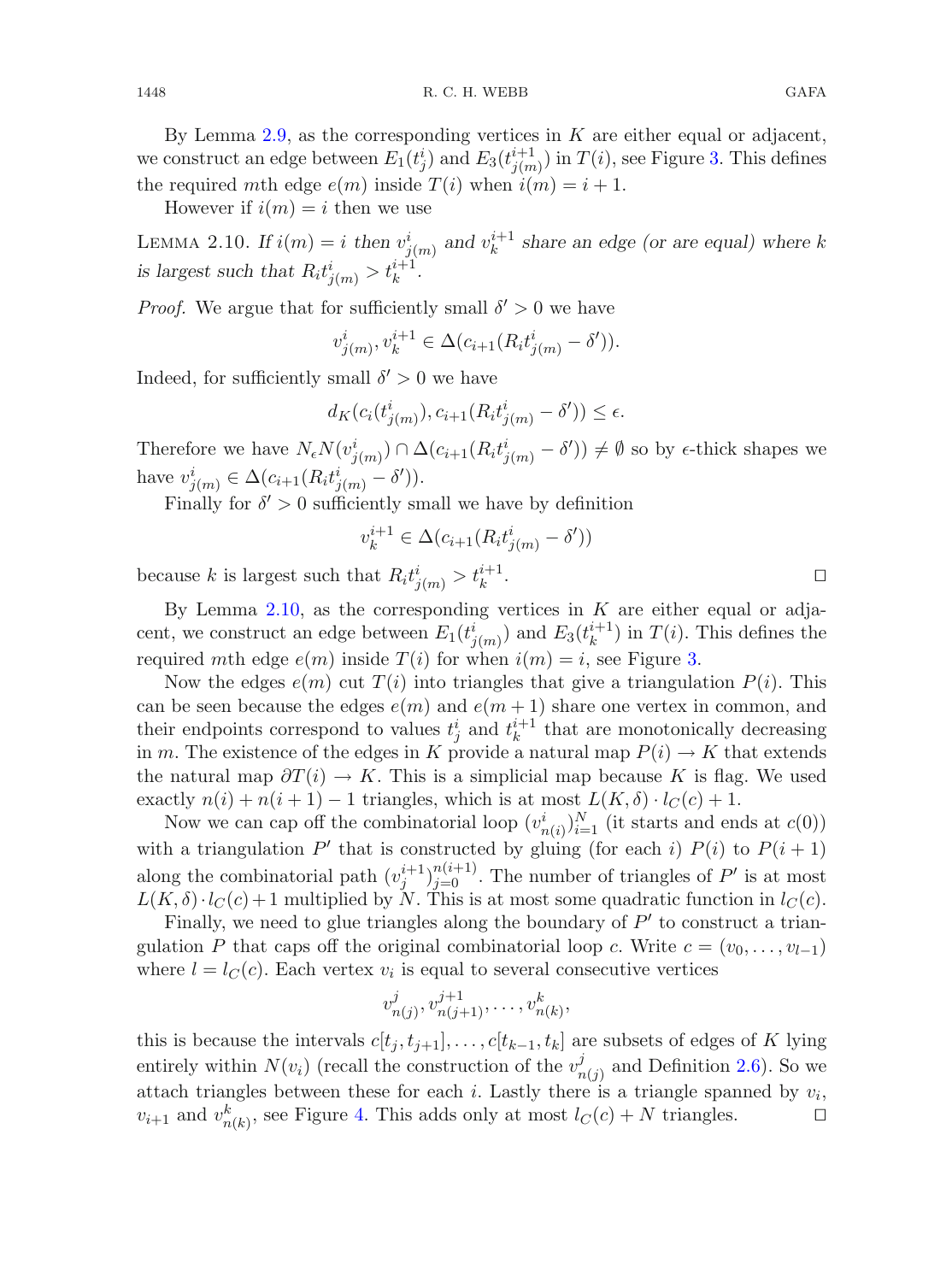

<span id="page-10-1"></span>Figure 4: The last step. Adding triangles to  $P'$  to construct P whose boundary maps onto the original combinatorial loop c.

**2.3 Higher-dimensional combinatorial isoperimetric inequalities.** In this section we prove that a  $CAT(0)$  flag simplicial complex with finitely many shapes must satisfy quadratic higher-dimensional combinatorial isoperimetric inequalities. The proof is versatile enough to state it in greater generality so we state Theorem [2.13](#page-10-0) below. The following definition is meant to be a d-dimensional analogue of the notion of bounded shapes, which was a constraint on the 1-simplices of  $K$ .

DEFINITION 2.11. Let  $d \in \mathbb{N}$ . We say that  $(K, d_K)$  has d-bounded shapes if given any  $\delta > 0$  there is a subdivision of the d-skeleton  $K^{(d)}$  into a collection of smaller simplices  $\Delta$  such that:-

- each  $\Delta$  has diameter at most  $\delta$ , and,
- every simplex of  $K^{(d)}$  is subdivided into a uniformly bounded number of simplices depending only on K and  $\delta$ .

REMARK 2.12. If K has finitely many shapes then K has d-bounded, thick shapes for any  $d \geq 1$ .

Let X be a (simplicial) complex. We write  $CX = (X \times [0,1])/(X \times \{0\})$  for the *cone* of X. We will abuse notation by writing  $X = (X \times \{1\})$  for the corresponding subset of CX. When X is d-dimensional we write |X| for the number of d-simplices in  $X$ .

<span id="page-10-0"></span>**Theorem 2.13.** *Fix* d > 0 *and* K *a (not necessarily locally compact) flag simplicial complex equipped with a CAT(0) metric with* d*-bounded, thick shapes. Then there exists a quadratic function*  $f: \mathbb{N} \to \mathbb{N}$  *such that whenever* X *is a connected ddimensional complex and g:*  $X \to K$  *is a simplicial map then there is a triangulation* P of the cone CX of X and a simplicial map  $g' : P \to K$  such that  $g'|_X = g$ , with  $|P| \le f(|X|^2)$ .

*Proof.* We follow the proof of Theorem [2.1,](#page-3-0) which is essentially a prerequisite. The first step is to subdivide  $K^{(d)}$  into simplices of diameter at most 0.5 $\epsilon$ , which is the only place in the proof where we require that  $K$  is  $d$ -bounded. Such a subdivision pulls back to  $X$ , and this triangulation of  $X$  we call  $P''$ , and there is a natural topological map  $h: P'' \to K$ . For each vertex u of P'' we pick  $w \in K^{(0)}$  such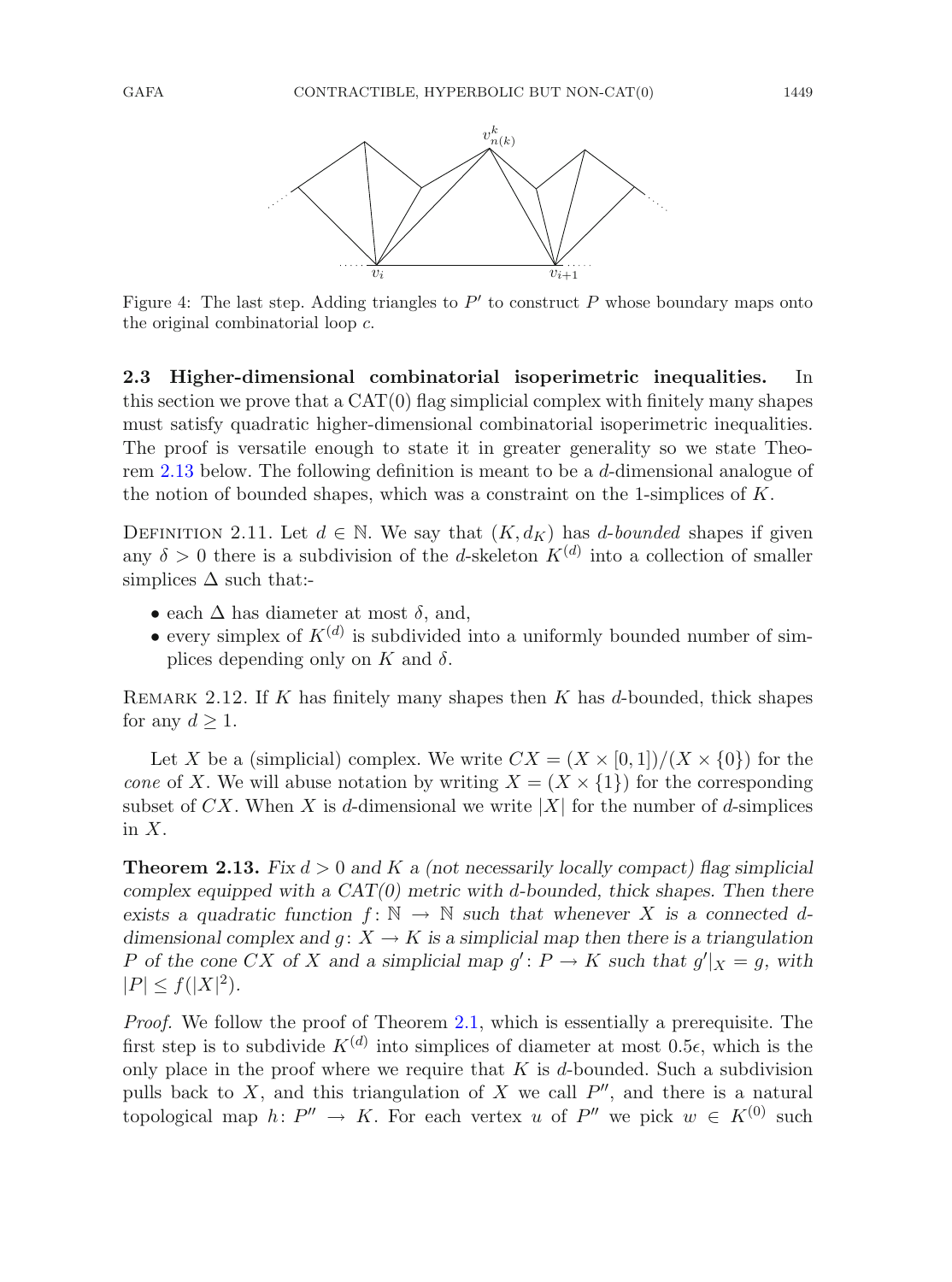that  $h(u) \in N(w)$ —this defines a map  $g'' : P'' \to K$  by setting  $g''(u) = w$  and by  $\epsilon$ -thickness we have that  $g''$  is a simplicial map.

Let  $w_0$  be an arbitrary vertex in the image (under q) of X in K. We wish to find a triangulation P''' of the cone CX where the induced triangulation on  $X \times \{1\}$  is P'', and have a simplicial map  $g''' : P''' \to K$  extending  $g''$ . As a start we write  $u_0$ for the vertex endpoint of the cone CX (i.e. the point representing  $X \times \{0\} / \sim$ ) and set  $q'''(u_0) := w_0$ .

We now want to construct many combinatorial paths between  $u_0$  and  $u \in P''$ , and send them to combinatorial paths in K. We then fix a vertex u of  $P''$ . We take the geodesic in the CAT(0) metric between  $h(u_0)$  and  $h(u)$ . We define these combi-natorial paths just as before in Theorem [2.1.](#page-3-0) Now let  $u_1, \ldots, u_{d+1}$  span a simplex  $\Delta$ in P'', we need to ensure that the combinatorial paths between  $u_0$  and the  $u_i \in \Delta$ extend to a triangulation of  $C\Delta$  and a simplicial map  $g''_{C\Delta} : C\Delta \to K$ . The construction and proof of this is a straightforward generalisation of Lemmas [2.9](#page-8-0) and [2.10.](#page-9-0) This then provides a triangulation  $P'''$  of CX and a simplicial map  $q''' : P''' \to K$ . The number of  $(d+1)$ -simplices of  $P'''$  is at most a uniform multiplicative constant multiple of  $|X|$ , multiplied by the diameter of X, which is again at most  $|X|$ , hence  $O(|X|^2)$ .

However g''' is not necessarily equal to g restricted to  $X \times \{1\}$ . Just as we did at the end of the proof of Theorem [2.1](#page-3-0) we add triangles to  $P'''$  to find the required P and  $g'$ . This adds on more  $(d+1)$ -simplices to  $CX$ , but at most some uniform constant multiple of  $|X|$ .  $\Box$ 

## <span id="page-11-0"></span>**3 Contractible, hyperbolic complexes with no combinatorial isoperimetric inequality**

<span id="page-11-1"></span>In this section we prove the following theorem.

**Theorem 3.1.** *Let* K *be one of the following complexes.*

- (1) *The arc complex*  $\mathcal{A}(S_{q,p})$  *where*  $g \geq 2$  *and*  $p \geq 2$ *, or,*  $g = 1$  *and*  $p \geq 4$ *, or*  $g = 0$ *and*  $p \geq 6$ *.*
- (2) The disc complex  $\mathcal{D}_n$  of a handlebody of genus  $n \geq 5$ .
- (3) The free splitting complex  $\mathcal{FS}_n$  of a free group of rank  $n \geq 5$ .

*Then there is a family of loops*  $c_N$  *of combinatorial length* 4 *in*  $K^{(1)}$  *such that the following holds. Whenever* P *is a triangulation of a surface with one boundary component and*  $f: P \to K^{(2)}$  *is a simplicial map where*  $f|_{\partial P}$  *maps bijectively onto*  $c_N$  then P must have at least N triangles.

Combining this with Theorem [2.1](#page-3-0) and Lemma [2.7](#page-6-0) we have

Corollary 3.2. *Let* K *be as in Theorem* [3.1](#page-11-1)*. Then* K *does not admit a CAT(0) metric with finitely many shapes. Furthermore it does not admit one with bounded, thick shapes.* -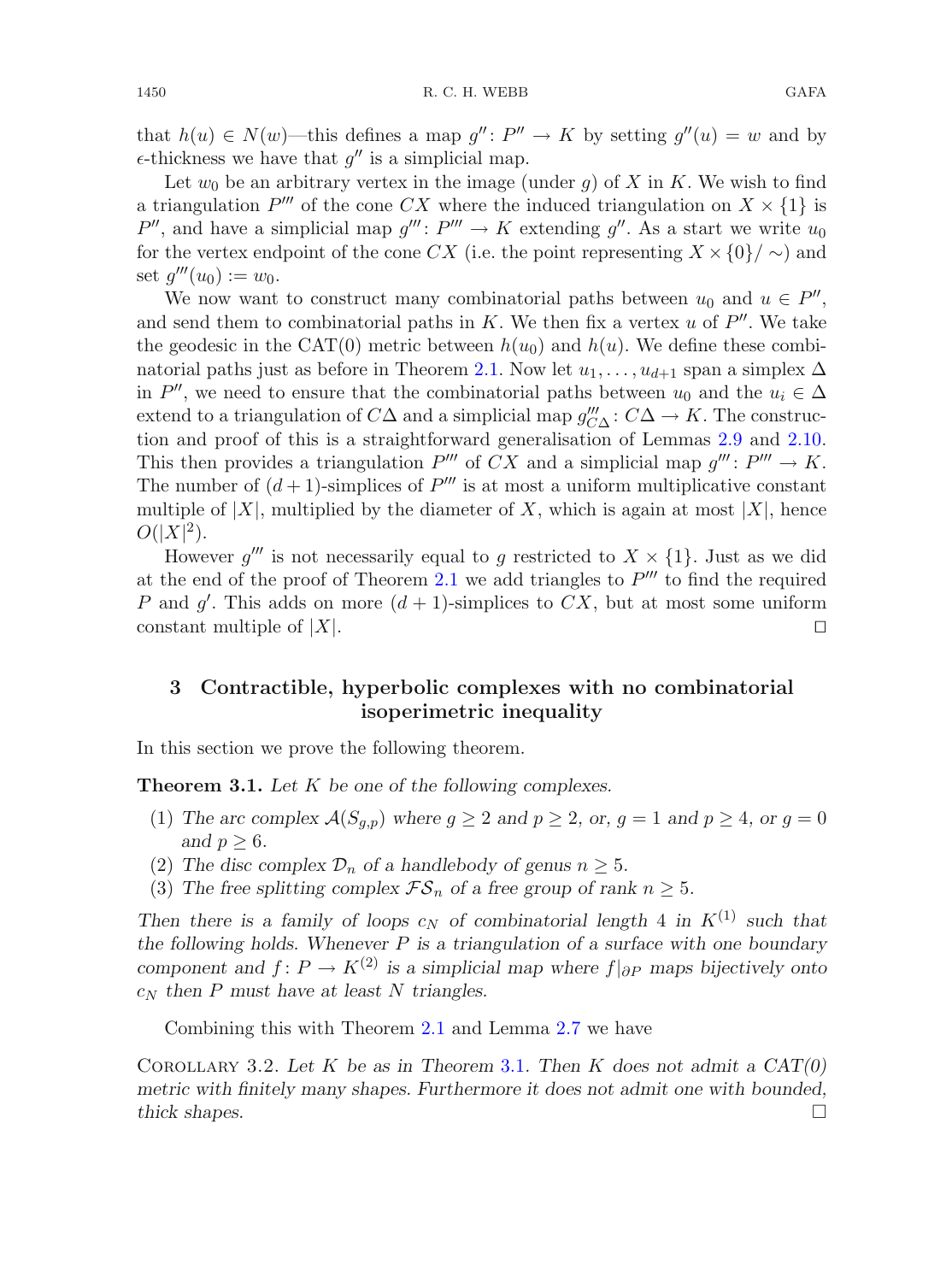**3.1 Most arc complexes.** We write  $S_{q,p}$  for the orientable surface with genus g and p punctures/marked points.

*Proof ofTheorem [3.1\(](#page-11-1)1).* The hypothesis on g and p ensures that there exists an essential, non-peripheral simple closed curve  $\gamma$  on  $S = S_{q,p}$  such that  $S - \gamma$  consists of two connected subsurfaces  $Y$  and  $Z$ , both of which have at least one puncture (which is also a puncture of S), and  $\xi(Y)$ ,  $\xi(Z) \geq 1$  (here  $\xi(S_{q,p})=3g+p-3$ , which coincides with the number of curves in a pants decomposition). Therefore  $\mathcal{A}(Y)$  and  $\mathcal{A}(Z)$  both have infinite diameter.

Pick an arbitrary integer  $N \geq 2$ . There exist arcs  $a_1^Y$ ,  $a_2^Y$ ,  $a_1^Z$  and  $a_2^Z$  of S such that

 $(1)$   $a_1^Y, a_2^Y \subset Y$  and  $a_1^Z, a_2^Z \subset Z$ , and (2)  $d_{\mathcal{A}(Y)}(a_1^Y, a_2^Y) \ge 3N$  and  $d_{\mathcal{A}(Z)}(a_1^Z, a_2^Z) \ge 3N$ .

Note that the graph spanned by  $a_1^Y$ ,  $a_2^Z$ ,  $a_2^Y$  and  $a_2^Z$  in  $\mathcal{A}(S)$  is a loop  $c_N$  whose combinatorial length is equal to 4.

Suppose that there is a triangulation  $P$  of a surface with one boundary component (for example a disc) and a simplicial map  $f: P \to \mathcal{A}(S)^{(2)}$  such that  $f|_{\partial P}$  coincides with  $c_N$ . Let us write  $\tilde{a}_i^Y$  for  $(f|_{\partial P})^{-1}a_i^Y$  and similarly  $\tilde{a}_i^Z$  for  $(f|_{\partial P})^{-1}a_i^Z$ . Then  $\tilde{a}_1^Y$ ,  $\tilde{a}_2^Y$ ,  $\tilde{a}_1^Z$  and  $\tilde{a}_2^Z$  are the four vertices on the boundary of P.

We will colour the vertices of  $A(S)$  then pullback this colouring to give a colouring of the vertices of P. First we need some terminology. We say that an arc a *cuts* Y if every representative of a intersects Y. If a cuts Y then we can define  $\kappa_Y(a)$  a simplex of  $\mathcal{A}(Y)$  (see the definition of  $\pi'_Y$  in [\[MM00](#page-23-14), p. 918]). If a does not cut Y then we say that a *misses* Y. If a cuts Y then we colour a red. If a is red then  $\kappa_Y(a)$ is defined and it is a collection of essential arcs in Y. If  $a$  misses Y then we colour a blue. If a is blue then a must cut Z and therefore  $\kappa_Z(a)$  is defined and it is a collection of essential arcs in Z. Each vertex is coloured either red or blue (but not both).

We claim that there is a red path between  $\tilde{a}_1^Y$  and  $\tilde{a}_2^Y$  in  $P^{(1)}$  or a blue path between  $\tilde{a}_1^Z$  and  $\tilde{a}_2^Z$  in  $P^{(1)}$ . This follows directly from the proof of the 2-dimensional Hex Theorem given in [\[Gal79](#page-23-18), p. 820]. We recall that beautiful proof here. We construct a graph  $G$  with four vertices (illustrated as squares in Figure [5\)](#page-13-0) with additional vertices that correspond to the triangles of P. Then we add edges to the vertices according to the rule depicted on the left of Figure [5;](#page-13-0) one imagines one colour as land and the other colour as the sea, and these edges represent the cliff between the two. Each vertex in G has degree at most 2 but there are precisely four vertices of degree 1. Therefore there exists a path between two square vertices in  $G$ , see Figure [5.](#page-13-0) The required red or blue path can be constructed directly from this.

But by definition of  $a_1^Y$ ,  $a_2^Y$ ,  $a_1^Z$  and  $a_2^Z$ , any such monochromatic path has length at least 3N. This is because a red path of length  $\ell$  can be used via the projection  $\kappa_Y$ to construct a path of length at most  $\ell$  in  $\mathcal{A}(Y)$  between  $a_1^Y$  and  $a_2^Y$ , and similarly for a blue path in  $\mathcal{A}(Z)$ . Therefore there are at least 3N edges of P. If we count each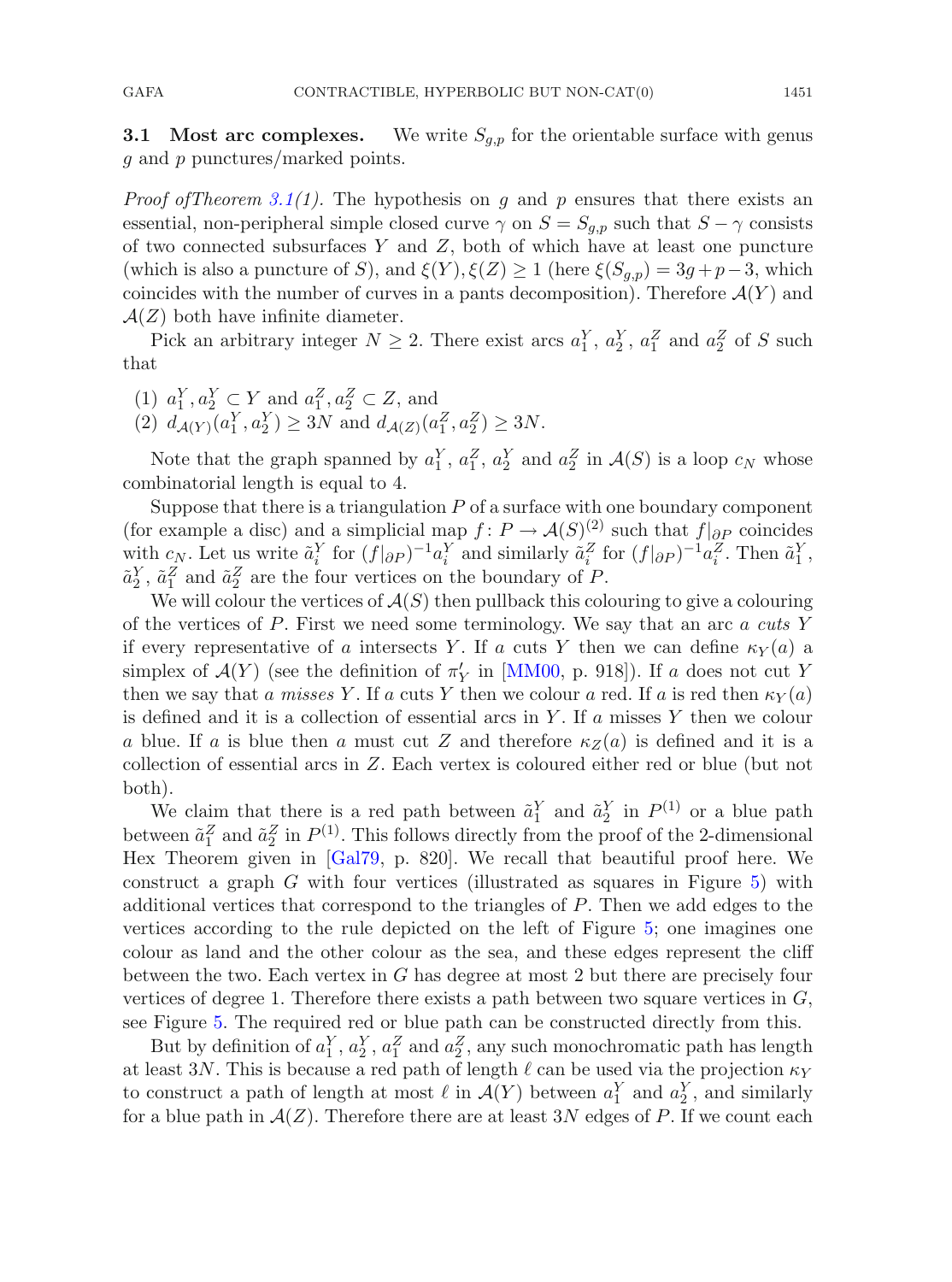

<span id="page-13-0"></span>Figure 5: Left: How the subgraph of the dual graph of P is constructed locally. Right: An example construction.

triangle three times then we count each edge at least once, and so P must have at least N triangles. But  $N \geq 2$  was arbitrary, and our loop had combinatorial length 4, so we are done.  $\Box$ 

#### **3.2 All but finitely many disc complexes of handlebodies**

*Proof of Theorem [3.1\(](#page-11-1)2).* The surface  $S = S_{0,p}$  has Euler characteristic  $1 - (p - 1)$ , so the rank of its (free) fundamental group is  $p-1$ . The 3-manifold  $H = S \times [0,1]$ is a handlebody of genus  $p-1$  and so its boundary  $\partial H$  is a closed surface of genus  $p-1$ . Now let us set  $n+1=p\geq 6$ .

Given  $N \geq 2$ , we take the arcs  $a_1^Y$ ,  $a_2^Y$ ,  $a_1^Z$  and  $a_2^Z$  for  $S = S_{0,p}$  as constructed in the proof of Theorem [3.1\(](#page-11-1)1). The loop  $c_N$  for the disc complex that we take is the one spanned by  $a_1^Y \times [0,1], a_2^Y \times [0,1], a_1^Z \times [0,1]$  and  $a_2^Z \times [0,1]$ . Now we show that we require at least  $N$  triangles for any such triangulation  $P$  and simplicial map  $f: P \to \mathcal{D}_n^{(2)}$  as in the statement of the theorem.

Let X be the subsurface of  $\partial H$  corresponding to  $S \times \{0\}$ . Then  $\kappa_X$  defines a map  $\mathcal{D}_n^{(1)} \to \mathcal{A}(S)^{(1)}$  via  $D \mapsto \kappa_X \partial D$ , which is defined for all discs  $D \in \mathcal{D}_n$  because the boundary  $\partial D$  of every essential disc D cuts  $X = S \times \{0\}$ . If  $D_1$  and  $D_2$  were disjoint then so are  $\kappa_X \partial D_1$  and  $\kappa_X \partial D_2$ , and so by taking an arbitrary arc in each  $\kappa_X \partial D$  we may define a 1-Lipschitz map from  $\mathcal{D}_n^{(1)}$  to  $\mathcal{A}(S)^{(1)}$ , which we call g.

Note that g sends the loop  $c_N$  to the original loop spanned by  $a_1^Y, a_2^Y, a_1^Z$  and  $a_2^Z$  in the arc complex.

Therefore given  $f: P \to \mathcal{D}_n^{(2)}$  the composition  $gf: P \to \mathcal{A}(S)^{(2)}$  provides us with a simplicial map where  $(gf)|_{\partial P}$  coincides with the original loop of length 4 in the arc complex. Therefore P has at least N triangles as in the proof of Theorem  $3.1(1)$  $3.1(1)$ .  $\Box$ 

**3.3 All but finitely many free splitting complexes of free groups.** We shall give two proofs. The first uses a result of Hamenstädt–Hensel, Theorem  $3.1(1)$  $3.1(1)$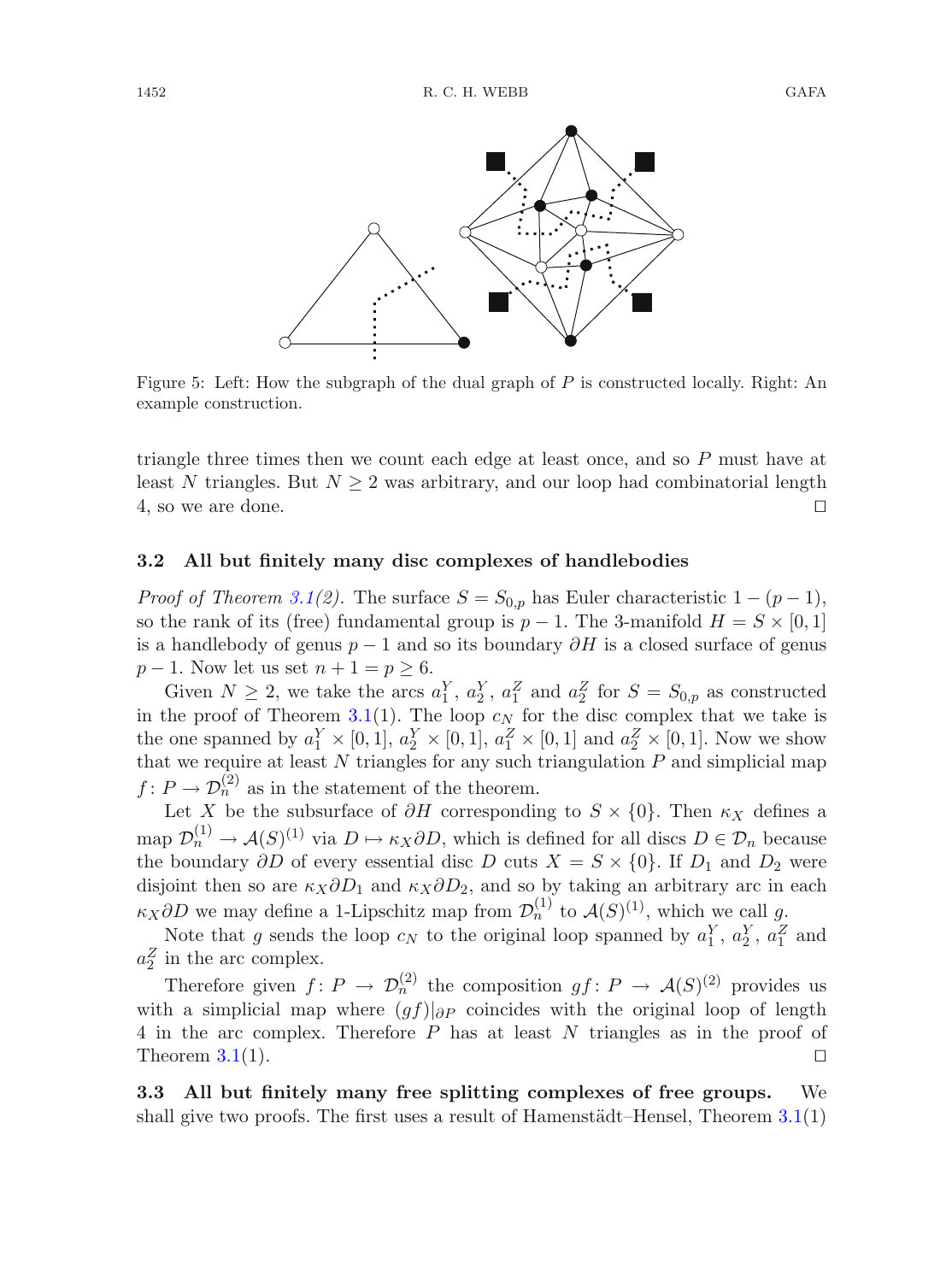and Theorem [2.1.](#page-3-0) The second proof, suggested by the anonymous referee, is more similar to the proof of Theorem  $3.1(1)$  $3.1(1)$  but works directly for the free splitting complex.

## <span id="page-14-0"></span>*First proof of Theorem [3.1\(](#page-11-1)3).* We shall use

Proposition 3.3. *(Proposition 4.18 of* [\[HH15\]](#page-23-19)*) Let* S *be a compact surface with genus g and*  $|\partial S| = b$ . There is a canonical 1*-Lipschitz embedding*  $\mathcal{A}(S) \to \mathcal{FS}_n$ *where*  $n = 2g + b - 1$ *, and there exists a 1-Lipschitz left inverse*  $\mathcal{FS}_n \to \mathcal{A}(S)$ *.* 

It is worth remarking that while the embedding is canonical their 1-Lipschitz left inverse is not because it depends on a choice of maximal arc system of S. For our purposes a 1-Lipschitz left inverse is crucial. It is important to note that canonical *coarsely* Lipschitz left inverses to this map have been given by Bowditch and Iezzi [\[BI18](#page-22-12)] and by Forlini [\[For](#page-22-13)] (who also addresses the arc-and-curve complex and the cyclic splitting complex).

We note that  $[HH15,$  Proposition 4.18 is formally stated only for the case  $b = 1$ . It is remarked [\[HH15](#page-23-19), Remark 4.1] that minor modifications should enable the general case that we require here. The modifications required are as follows. In [\[HH15](#page-23-19), Definition 4.7 the notion of *minimal position* is defined for an arc a relative to  $\delta$ with respect to a sphere system  $\Sigma$ . This is then used in [\[HH15](#page-23-19), Definition 4.14] to define  $A_0$ -tight minimal position for a map  $\varphi: S \to W$  representing the homotopy class of S in the double W of  $S \times [0, 1]$ . Here,  $A_0$  is some maximal arc system of S. The minor modification is to define  $A_0$ -tight minimal position slightly: instead have  $A_0$  a maximal arc system equipped with an ordering of the arcs  $A_0 = (a_1, \ldots, a_m)$ . Then we tweak the notion of minimal position [\[HH15](#page-23-19), Definition 4.7(ii)] for  $a_i$ : we require that if  $\tilde{\delta}$  is a lift of  $\delta$  containing an endpoint q of  $\tilde{a}_i$ , then it intersects no sphere  $\sigma$  that  $\tilde{a}_i$  intersects, unless  $\delta$  contains an endpoint of some  $\tilde{a}_j$  inbetween q and  $\delta \cap \sigma$  (with  $j < i$ ). With this definition  $A_0$ -tight minimal position exists and is unique [\[HH15](#page-23-19), Lemmas 4.15, 4.16], and provides us with the 1-Lipschitz left inverse we require.

The 1-Lipschitz left inverse enables us to argue analogously to that of the case of the disc complex. We take the loops from Theorem  $3.1(1)$  $3.1(1)$  and embed them into  $\mathcal{FS}_n$ . Any disc bounding such a loop can be mapped via Proposition [3.3](#page-14-0) back into  $\mathcal{A}(S)$ , so we are done.  $\Box$ 

Here is an alternative proof suggested by the anonymous referee.

*Second proof of Theorem [3.1\(](#page-11-1)3).* Let  $a_1, \ldots, a_n$  be a free basis for  $F_n$ , where  $n \geq 5$ . Let A be generated by  $a_1, \ldots a_m$ , B be generated by  $a_m, \ldots a_n$  and C be generated by  $a_m$ . Here, we choose m such that the rank of A and B is at least three. Such m exists because  $n \geq 5$ . Then  $F_n = A *_{C} B$ , which is a cyclic splitting of  $F_n$ .

There is a loop  $S_1, S_2, S_3, S_4$  of length 4 in the free splitting complex of  $F_n$  of the following form. We may choose free splittings  $S_1^A$  and  $S_3^A$  of A such that C is elliptic and the distance between  $S_1^A$  and  $S_3^A$  in the free splitting complex of A is at least

 $\Box$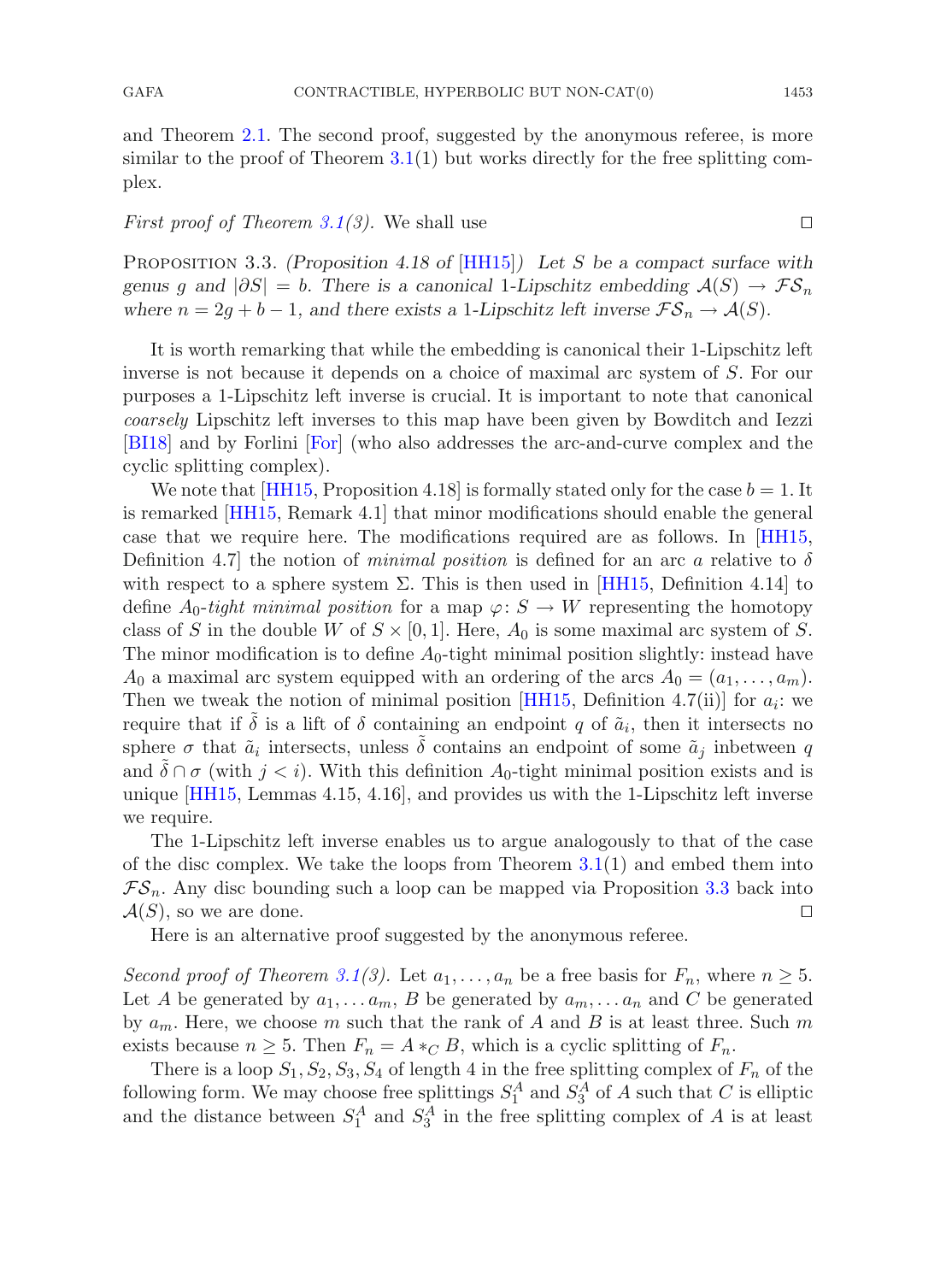3N. We define  $S_2^B$  and  $S_4^B$  similarly, with C elliptic, and a lower bound on distance of  $3N$ . It is here that we require the rank of  $A$  and  $B$  to be at least three to ensure the lower bound on distance. Now  $S_1^A$  and  $S_3^A$  can be extended to free splittings  $S_1$ and  $S_3$  for  $A *_{C} B$  in which B is elliptic. We can do this because C is elliptic for  $S_1^A$ and  $S_3^A$ . Similarly  $S_2^B$  and  $S_4^B$  can be extended to  $S_2$  and  $S_4$  in which A is elliptic. We can also combine the free splittings  $S_1^A$  and  $S_2^B$  to make a common refinement of  $S_1$  and  $S_2$ , and so on, which is why  $S_1, S_2, S_3, S_4$  form a loop in the free splitting complex of  $F_n$ .

Now suppose we cap off the loop  $(S_i)_i$  with a disc in the free splitting complex of Fn. As we did in the case of the arc complex, we may colour a vertex S *red* if A does not act elliptically on S, otherwise we colour S *blue*. If S is blue then B cannot act elliptically on  $S$ , for if it did, then  $A$  and  $B$  both act elliptically with the same fixed point because they both contain  $C$ , but this implies that  $F_n$  has a global fixed point, which is a contradiction.

By the 2-dimensional Hex Theorem there exists a monochromatic path  $(S'_j)_j$ connecting  $S_1$  to  $S_3$  or  $S_2$  to  $S_4$ . If the path is red, then for each  $S = S'_j$  we can consider the A-minimal subtree  $S^A$  of S, i.e. the minimal subtree of S on which  $A < F_n$  acts. Since A does not act elliptically on  $S^A$ , we can use the edges of the quotient  $S^A/A$  to obtain a 1-Lipschitz projection from  $(S'_j)_j$  to the free splitting complex of A, and so by definition of  $S_1$  and  $S_3$ , this means that the path  $(S'_j)_j$ has length at least  $3N$ . This implies that at least N triangles are needed to cap off  $(S_i)_i$ , as required. The case where the monochromatic path  $(S'_j)_j$  is blue is similar, by projecting to the free splitting complex of B instead.  $\Box$ 

<span id="page-15-1"></span>REMARK 3.4. The second proof above also applies to the free-and-cyclic splitting complex of  $F_n$  when  $n \geq 6$ . To see this let A be generated by  $a_1, \ldots, a_m, a_{m+1}, B$ be generated by  $a_m, a_{m+1},...,a_n$  and C be generated by  $a_m$  and  $a_{m+1}$ . We require the rank of A and B to be at least four, which is why we require  $n \geq 6$ . As before we choose  $S_1^A$  and  $S_3^A$  to be splittings in which C is elliptic but far apart in the freeand-cyclic splitting complex for A, and similarly we choose  $S_2^B$  and  $S_4^B$  for B. Then as before we may extend these to  $S_1, S_2, S_3, S_4$  a loop in the free splitting complex for  $F_n$ . If we cap this off with a disc in the free-and-cyclic splitting complex, then given a vertex  $S$ , we have that  $A$  and  $B$  cannot both be elliptic on  $S$ , and so we can define a projection to the free-and-cyclic splitting complex of A (or B) whenever A does not act elliptically on  $S$  (or when  $B$  does not act elliptically). The proof then follows using the 2-dimensional Hex Theorem as before. We thank the anonymous referee for suggesting this and the proof above.

## <span id="page-15-0"></span>**4 Complexes satisfying a linear combinatorial isoperimetric inequality**

<span id="page-15-2"></span>In this section we prove

**Theorem 4.1.** *Let* K *be one of the following complexes.*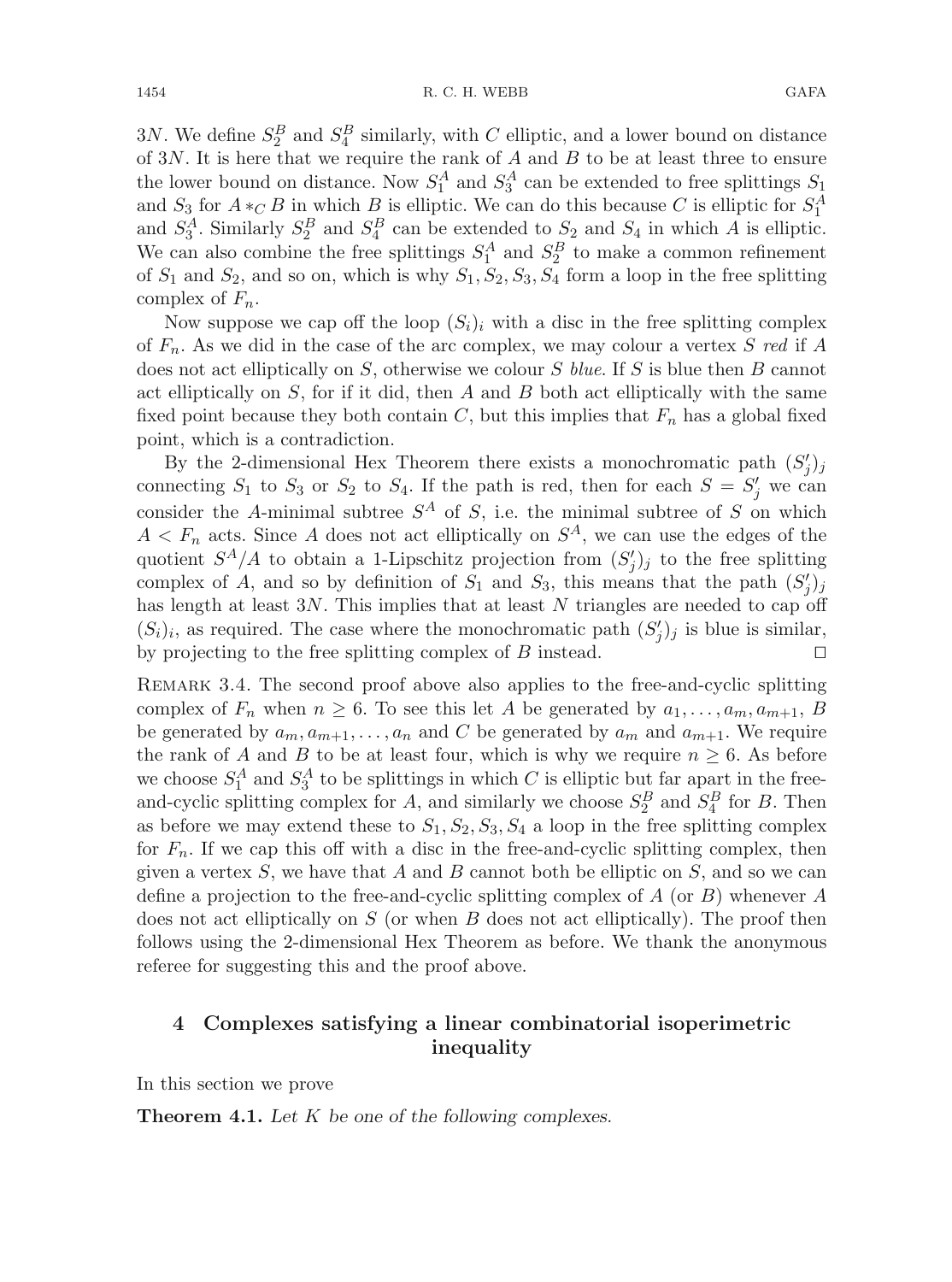- (1) *The curve complex*  $C(S)$  *with*  $S = S_{q,p}$  *and*  $3g + p 3 \ge 3$ *.*
- (2) The arc-and-curve complex  $AC(S)$ .

#### *Then* K *satisfies a linear combinatorial isoperimetric inequality.*

REMARK 4.2. For the arc-and-curve complex we only treat the case where  $\xi(S)$  =  $3q+p-3 \geq 2$  because the omitted cases are either straightforward or well known. It is a theorem of Harer [\[Har86](#page-23-11)] that the curve complex is homotopy equivalent to an infinite wedge of spheres of fixed dimension depending on  $g$  and  $p$ , therefore above we have omitted the curve complex of the five-times-punctured sphere  $S_{0.5}$  and the twotimes-punctured torus  $S_{1,2}$  because they are not simply connected. However in these cases we are still able to state Theorem [4.10,](#page-20-0) which is key to proving Theorem [4.1.](#page-15-2)

*Proof of Theorem [4.1\(](#page-15-2)1).* Let us discuss the strategy and outline of the proof and then defer the omitted details to Sections [4.1](#page-16-0) and [4.2.](#page-20-1)

The curve graph  $\mathcal{C}(S)^{(1)}$  is  $\delta$ -hyperbolic [\[MM99\]](#page-23-13) and therefore satisfies a linear coarse isoperimetric inequality [\[BH99,](#page-22-0) Proposition III.H.2.7]. In other words, given an arbitrary loop in  $\mathcal{C}(S)^{(1)}$  we may decompose it into a net of linearly many loops of length at most  $16\delta$  i.e. linearly many short loops. To prove the theorem, it suffices to show that there exists an a priori bound on the number of triangles required to cap off a short loop. This is the content of the proof. It is not straightforward; the arc complex generally fails to have this property even for loops of length 4, see Theorem  $3.1(1)$  $3.1(1)$ .

We show that after a uniformly bounded amount of homotoping a short loop (i.e. a homotopy across a bounded number of triangles) there is either a shortcut (see Definition [4.6\)](#page-18-0) available that divides the loop into two/three smaller ones (then use induction on the length), or, the loop  $(\gamma_i)_i$  is a *subpath* of a short, *tight loop*  $(C_i)_i$ (this notation is nonstandard, by a *subpath* we mean that  $\gamma_i$  is a component of  $C_i$ for each i; tight loops are defined in Definition [4.7\)](#page-18-1), see Lemma [4.9.](#page-19-0)

In Section [4.2](#page-20-1) we show that there are only finitely many short, tight loops  $c =$  $(C_i)_i$  up to the action of  $Mod(S)$ , see Theorem [4.10.](#page-20-0) Let  $c' = (\gamma_i)_i$  be a subpath of c. Then there are only finitely many  $Mod(S)$ -orbits of such  $(\gamma_i)_i$  too. Since  $\mathcal{C}(S)$  is simply connected, we have that each such  $(\gamma_i)_i$  has some way of being capped off with a disc, but there are only finitely many orbits of such loop, and so an a priori bound on the number of triangles required exists and the proof is complete.  $\Box$ 

## <span id="page-16-0"></span>**4.1 Homotoping and simplifying a loop via the tightening procedure**

Masur and Minsky introduced the notion of a tight geodesic and showed that they exist between any pair of vertices in the curve complex (see [\[MM00](#page-23-14), Lemma 4.5], they were originally called *tight sequences*). We refer to the idea in their proof as the tightening procedure. As we will see, the procedure is slightly more complicated for loops than it is for geodesics. Such a procedure for loops is new.

First we define what we mean by tightening a sequence, and then we give some remarks to make the definition clearer and explain the purpose.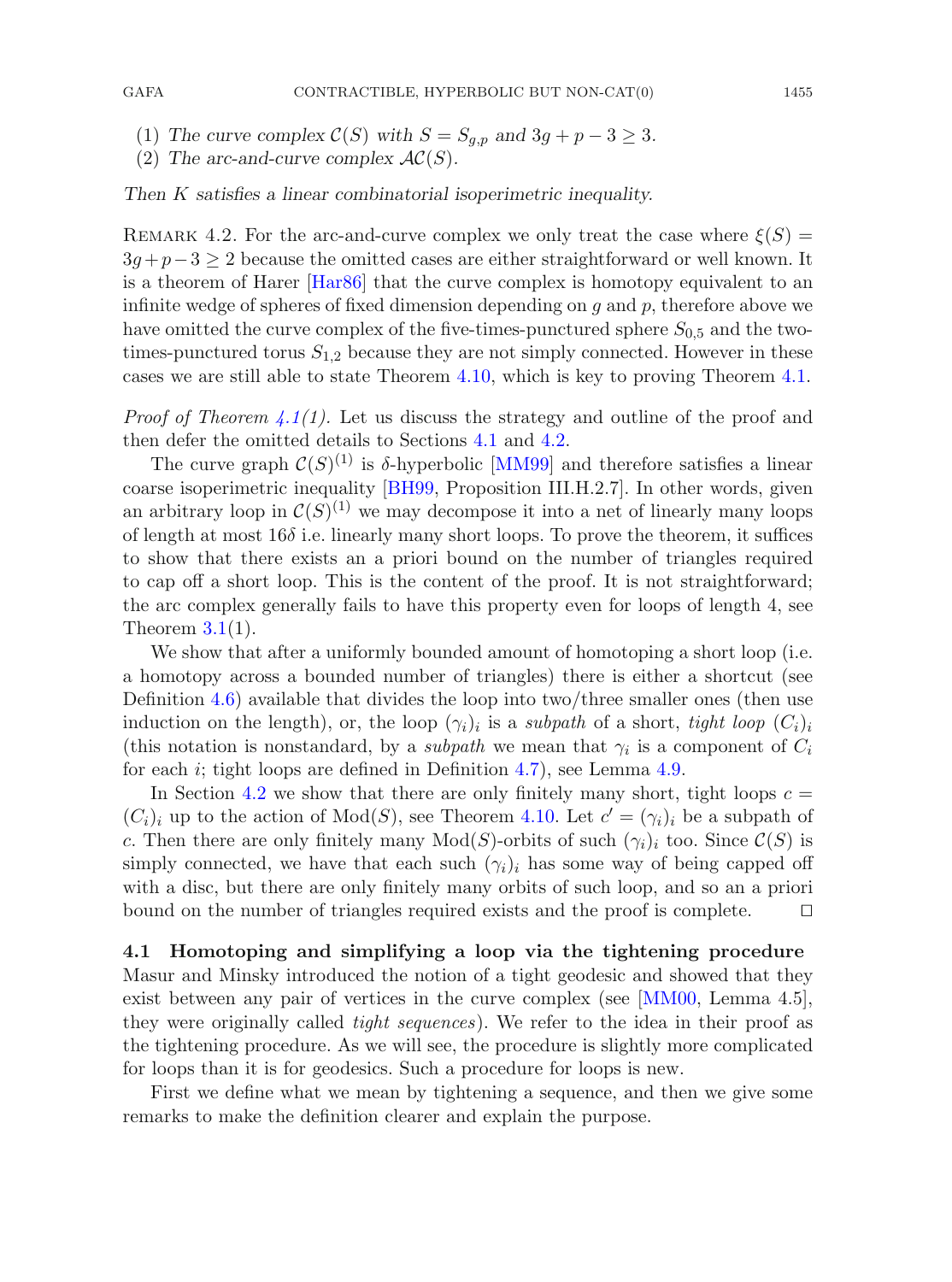DEFINITION 4.3. Suppose that  $(C_i)_i$  is a sequence of curve systems (or multicurves) of S, such that  $C_i$  misses  $C_{i+1}$ , and such that each component  $\gamma_i$  of  $C_i$  cuts each component  $\gamma_{i+2}$  of  $C_{i+2}$ . We say that  $(C_i)_i$  is *tight* at j if the curve system  $C_i$  consists precisely of the essential curves of the boundary of a closed regular neighbourhood of  $C_{j-1}\cup C_{j+1}$ . We will simply write  $\partial(C_{j-1}, C_{j+1})$  for this curve system. If  $(C_i)_i$  is not tight at j then we may *tighten* the sequence at j by replacing  $C_i$  by  $\partial (C_{j-1}, C_{j+1})$ .

- <span id="page-17-0"></span>REMARK  $4.4.$  (1) The reader may wonder why we are discussing curve systems and not simply curves. If one starts with a geodesic in the curve graph and then starts tightening the sequence then we might replace a curve by a curve system, and so eventually we may have to consider the process of tightening using curve systems also.
	- (2) Our assumption that  $C_i$  misses  $C_{i+1}$  simply means that the curve systems admit disjoint representatives on S. One should compare this to paths in the curve graph. On the other hand, if two isotopy classes do not miss then we say that they *cut*.
	- (3) We want each component  $\gamma_i$  of  $C_i$  to cut each component  $\gamma_{i+2}$  of  $C_{i+2}$ , otherwise there is an obvious shortcut (see Definition [4.6\)](#page-18-0) from  $\gamma_i$  to  $\gamma_{i+2}$ . Such a shortcut can then be used to cut up our original loop into smaller ones.
	- (4) The curve system  $\partial (C_{j-1}, C_{j+1})$  is defined by first taking representatives of  $C_{j-1}$  and  $C_{j+1}$  that intersect transversely and minimally. Then the set  $C_{j-1} \cup$  $C_{j+1}$  is well defined on S up to ambient isotopy (this is well known see for example [\[Web15](#page-23-20), Lemma 2.2] for a proof). We can then discuss the closed regular neighbourhood  $N = N(C_{j-1} \cup C_{j+1})$ . Its boundary has at least one essential curve of S because if it did not then  $S - N$  would be a collection of open discs and open peripheral annuli, but  $C_j$  is an essential curve system of S contained inside  $S - N$ , a contradiction. We write  $\partial (C_{i-1}, C_{i+1})$  for the (non-empty) curve system obtained by taking all such essential curves of  $\partial N$ .
	- (5) We have that  $C_j$  misses  $C'_j = \partial(C_{j-1}, C_{j+1})$ , and so when we tighten the sequence  $(C_i)_i$  at j we are in fact homotoping  $C_j$  across a simplex in  $\mathcal{C}(S)$  to  $C'_j$ . Therefore if we take arbitrary components  $\gamma_i$  of  $C_i$  and  $\gamma'_j$  of  $C'_j$  then we are homotoping  $\gamma_j$  across two triangles to  $\gamma'_j$ . One of the triangles is spanned by  $\gamma_{j-1}, \gamma_j$ , and  $\gamma'_j$ ; the other is  $\gamma_{j+1}, \gamma_j$ , and  $\gamma'_j$ . This fact is used in Lemma [4.9.](#page-19-0)
	- (6) The length of the sequence does not change. Furthermore, in an intuitive but not mathematical sense,  $\partial (C_{j-1}, C_{j+1})$  is at most as complicated as  $C_j$ , and so tightening a sequence is a way of simplifying it.

Before we treat the harder and more general case let us engage with the loops of length 4 first to get a feel of where this proof is going. Note that any loop of length 3 already bounds a triangle in  $\mathcal{C}(S)^{(2)}$ , and any length less than this is straightforward.

LEMMA 4.5. Let c be a loop of length 4 in  $C(S)^{(1)}$ . Then c can be capped off with *a disc of* 2 *or* 4 *triangles.*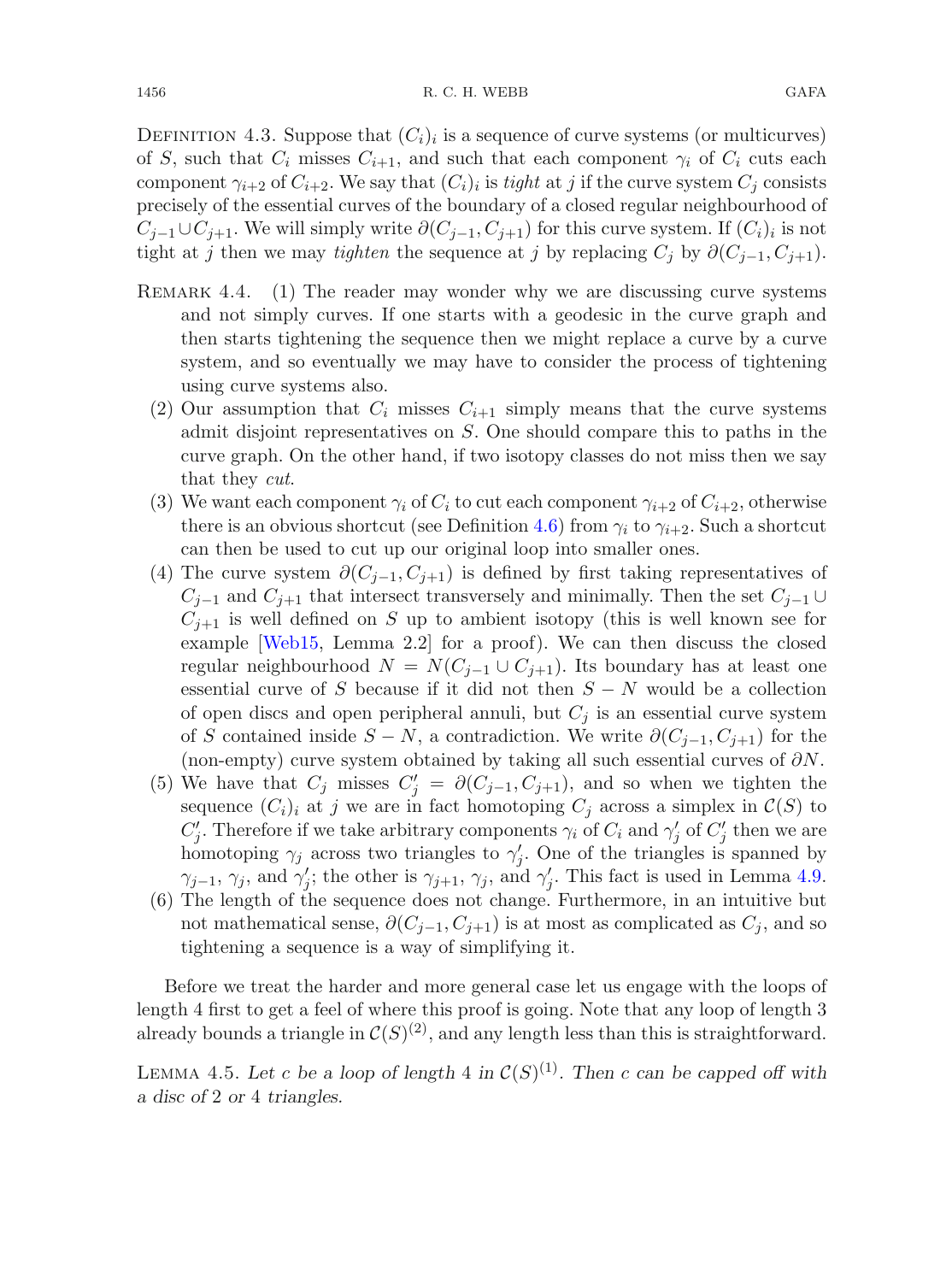*Proof.* We write  $c = (c_i)_i$  where i ranges over the integers modulo 4. We may assume the vertices are distinct. If  $c_0$  and  $c_2$  miss then there is an edge between them and so  $c_0$ ,  $c_1$ ,  $c_2$  form a triangle and so does  $c_2$ ,  $c_3$ ,  $c_4 = c_0$ , and we are done. Similarly we are done with two triangles if  $c_1$  and  $c_3$  are disjoint. Notice that we are dividing c into two loops of length 3 here via a shortcut.

Suppose instead that there are no such shortcuts. The plan instead is to consider tightening. Write  $C = \partial(c_0, c_2)$ . Then we observe that C misses  $c_1$ , see Remark [4.4\(](#page-17-0)4) and (5), furthermore C also misses  $c_3$ .

We now give an awkward end to the proof for the purpose of indicating how it generalises to larger lengths. We tighten  $c$  at the index 1 to obtain a loop of curve systems  $(c_0, C, c_2, c_3)$ . We observe that C misses  $c_3$ . This is a shortcut, so we should aim to divide the loop into two. Let  $\gamma$  be an arbitrary component of C. Then we may homotope c across two triangles in  $\mathcal{C}(S)^{(2)}$  to obtain the loop  $c' = (c_0, \gamma, c_2, c_3);$ the triangles mentioned are bounded by  $c_0$ ,  $c_1$  and  $\gamma$ , and,  $c_1$ ,  $c_2$  and  $\gamma$ . But  $\gamma$  misses  $c_3$  and so we are in the case with a shortcut, and so  $c'$  can be capped off with 2 triangles, and in turn, c can be capped off with 4 triangles.  $\Box$ 

In the proof above we had to consider a loop of curve systems. From now on our short loop can be assumed to be a (periodic) sequence of curve systems  $(C_i)_i$  where i ranges over the integers modulo n, and n is the length of the loop. Of course we are assuming that  $C_i$  misses  $C_{i+1}$ .

<span id="page-18-0"></span>Let us make the following definition to tidy up the upcoming statement of Lemma [4.8.](#page-19-1)

DEFINITION 4.6. Let  $c = (C_i)_i$  be a loop of curve systems of length  $n \geq 5$ . A *shortcut* for c is any one of the following

- (1) a component  $\gamma_j$  of  $C_j$  and a component  $\gamma_{j+2}$  of  $C_{j+2}$  with  $d_{\mathcal{C}(S)}(\gamma_j, \gamma_{j+2}) < 2$ , or,
- (2) a component  $\gamma_j$  of  $C_j$  and a component  $\gamma_{j+3}$  of  $C_{j+3}$  with  $d_{\mathcal{C}(S)}(\gamma_j, \gamma_{j+3}) < 3$ , and  $n \geq 6$ , or,
- (3) a curve  $\gamma$  adjacent to  $\gamma_{j-1}, \gamma_{j+1}$ , and  $\gamma_{j+2}$ , some components of  $C_{j-1}, C_{j+1}$ , and  $C_{i+2}$  respectively.

We require  $n \geq 6$  in the above second case for the following reason. If one has a loop of length 6 and finds a shortcut of the second type described above, then one can divide the loop into two smaller loops, and then we are done by induction—this doesn't quite work for  $n = 5$ . The third type is only introduced for handling the case  $n = 5$  and enables us to divide the pentagon into two squares and one triangle. Of course the third type is a strong case of the second type when  $n \geq 6$ .

<span id="page-18-1"></span>DEFINITION 4.7. Let  $c = (C_i)_i$  be a loop of curve systems of length  $n \geq 5$ . We say that c is *tight* if

(1) there are no shortcuts for c, and,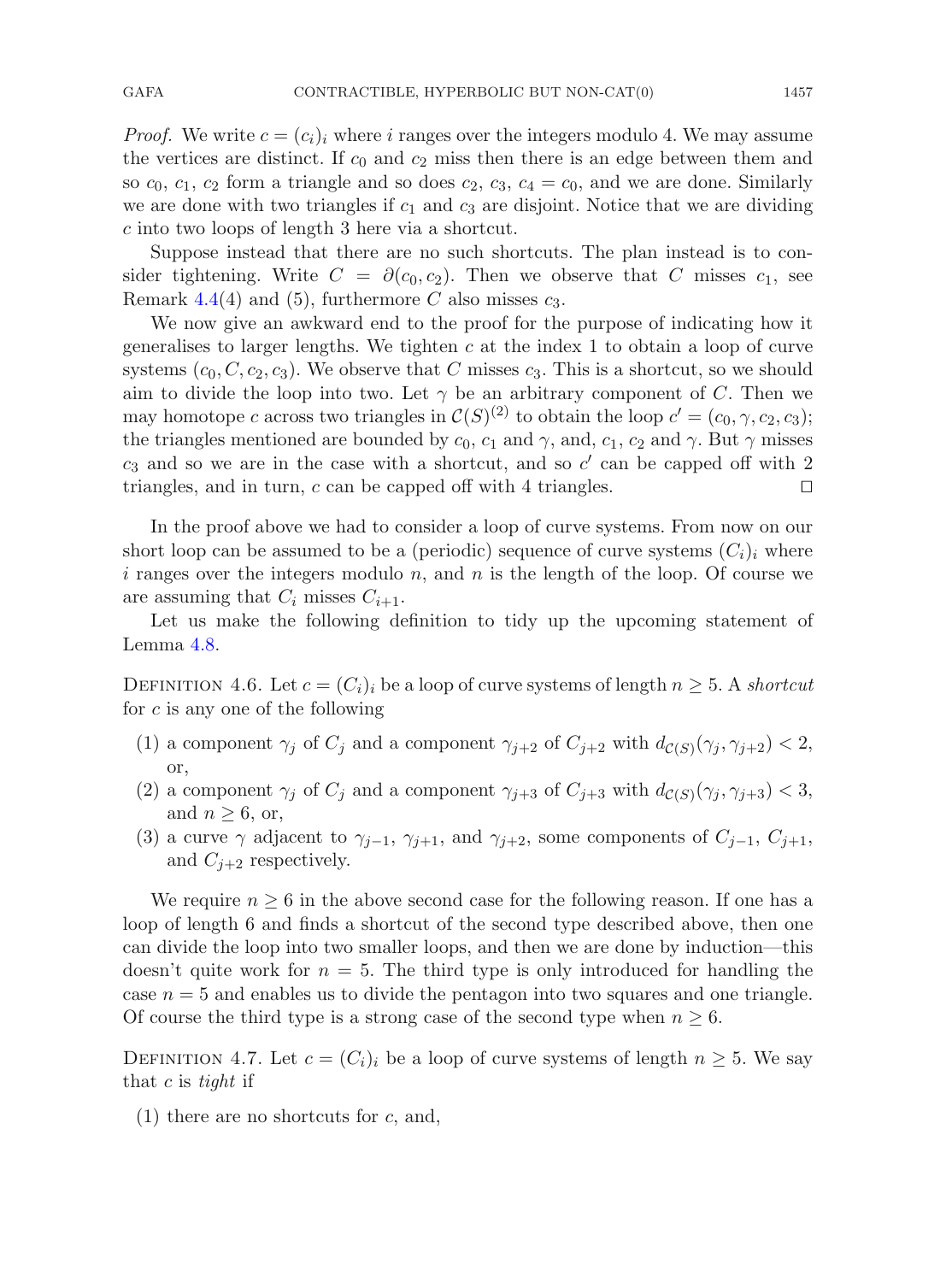<span id="page-19-1"></span>We will see in Section [4.2](#page-20-1) that there are only finitely many tight loops of a given length up to the action of the mapping class group.

LEMMA 4.8 *(Tightening procedure for loops).* Let  $c = (C_i)_i$  be a loop of curve *systems of length*  $n \geq 5$ . Then there is a way of tightening c at most n times, during *or at the end of which we either have that*

- (1) *there is a shortcut for* c*, or,*
- (2) c *is a tight loop of length* n*.*

*Proof.* We may assume that c has no shortcuts throughout.

The proof requires a discussion of the *subsurfaces filled by*  $C_{i-1}$  and  $C_{i+1}$ , written  $F(C_{i-1}, C_{i+1})$ , and their behaviour under the tightening procedure. This subsurface is defined to be the closure of: the union of a regular neighbourhood of  $C_{i-1} \cup C_{i+1}$ union the complementary discs and once-punctured discs.

We tighten at index i, so we can assume  $C_i = \partial(C_{i-1} \cup C_{i+1})$ . Then we attempt to tighten at index  $i+1$  by replacing  $C_{i+1}$  with  $C'_{i+1} = \partial(C_i \cup C_{i+2})$ . We wish to keep being tight at *i*. We may assume that there are no shortcuts and so every component of  $C'_{i+1}$  cuts every component of  $C_{i-1}$ . Therefore  $C'_{i+1}$  is contained in  $F(C_{i-1}, C_{i+1})$ because it misses the boundary  $C_i$ . Hence  $F(C_{i-1}, C'_{i+1}) \subset F(C_{i-1}, C_{i+1})$ . Now if this is a strict inclusion then there exists  $\gamma$  that misses  $C_{i-1}$  and  $C'_{i+1}$  but is contained in  $F(C_{i-1}, C_{i+1})$ . Therefore  $\gamma$  cuts  $C_{i+1}$  because  $C_{i-1}$  and  $C_{i+1}$  fill  $F(C_{i-1}, C_{i+1})$ . If  $\gamma$  misses a component of  $C_{i+2}$  then there is a shortcut of the third type, namely via  $C_{i-1}$ ,  $C'_{i+1}$ , and  $C_{i+2}$ , and we are done. So instead  $\gamma$  cuts every component of  $C_{i+2}$ . Then  $\gamma$  must be contained in  $F(C_i, C_{i+2})$  because it misses the boundary  $C'_{i+1}$ . But then  $\gamma$  also misses  $C_{i+1}$ , a contradiction. Therefore if we assume there are no shortcuts throughout then after *n* tightenings we obtain a tight loop of length *n*.  $\Box$ 

<span id="page-19-0"></span>We say that  $(\gamma_i)_i$  is a *subpath* of  $(C_i)_i$  if for each i we have that  $\gamma_i$  is some component of the curve system  $C_i$ . We now obtain

LEMMA 4.9. *Given any loop*  $c = (\gamma_i)_i$  *of length*  $n \geq 5$ *, after a homotopy of c past at most* 2n *triangles, we either find a shortcut for* c *or it is a subpath of a tight loop of length* n*.*

*Proof.* We follow Lemma [4.8](#page-19-1) starting with c. This lemma states that after at most n tightenings of the loop we either find a shortcut or the loop becomes a tight loop of length n. Suppose first that no shortcuts arise. Then for each curve system throughout the procedure, pick an arbitrary component. Then each loop of curve systems corresponds to a loop of curves, and whenever we tighten, then our loop of curves either stays the same or is homotoped past two triangles. Hence after homotoping c past at most  $2n$  triangles we obtain the required subpath.

On the other hand if there is a shortcut during the tightening process, then we use those components of those curve systems that provide the shortcut. This then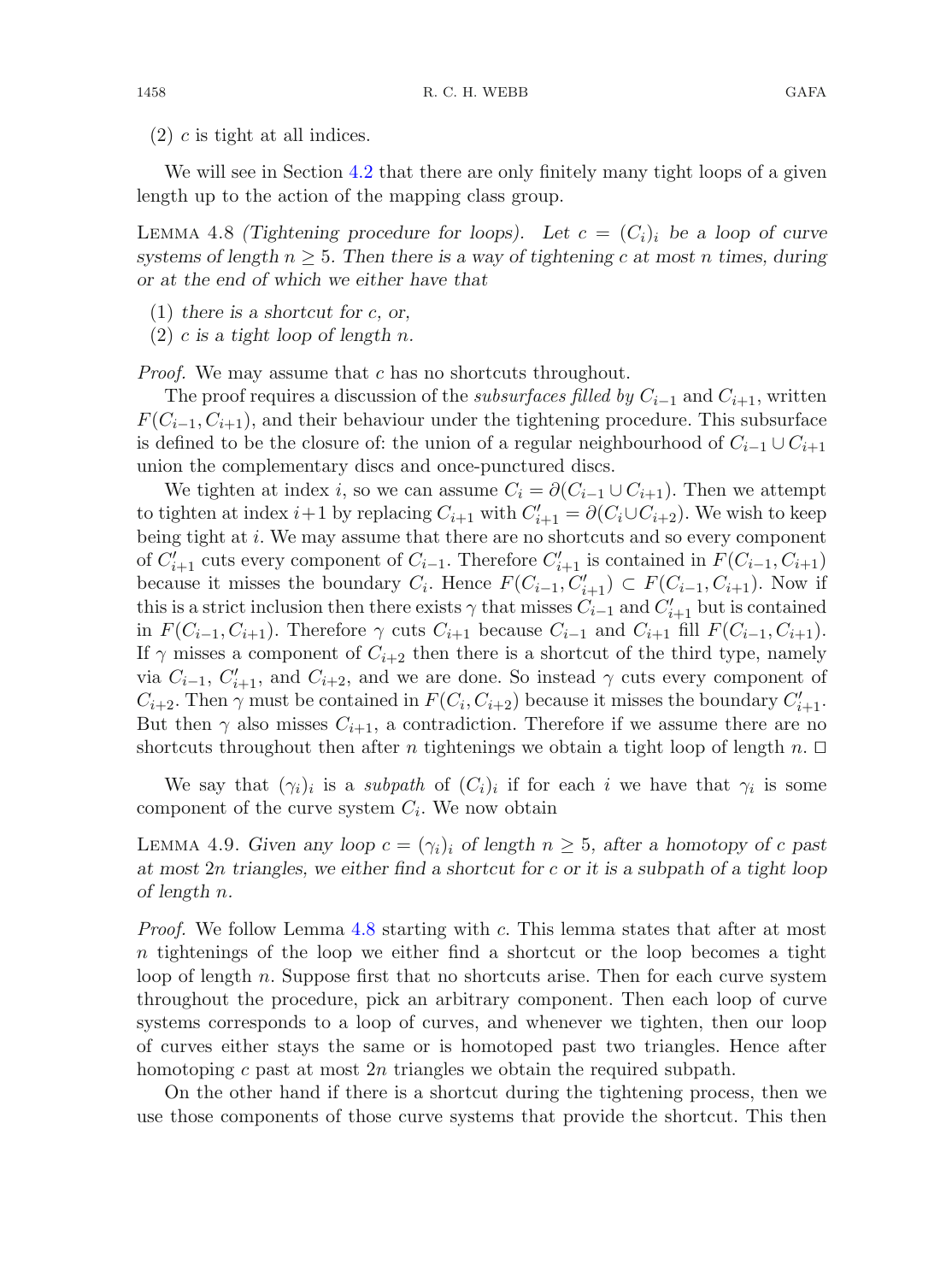provides a homotopy of  $c$  past at most  $2n$  triangles ending up with a shortcut for the loop of curves.  $\Box$ 

<span id="page-20-1"></span><span id="page-20-0"></span>**4.2 Only finitely many kinds of short, tight loop.** In this section we adapt the argument in [\[Web15](#page-23-20), Theorem 4.7] to show

**Theorem 4.10.** For every surface S with  $\xi(S) \geq 2$  and  $n \geq 5$  there are only finitely *many*  $Mod(S)$ -orbits of tight loop of length n.

*Proof.* Let  $\kappa_{C_i}(C)$  be the arc system (not counting parallel copies) of  $S - C_i$  that is determined by the curve system  $C$ , defined when each component of  $C$  cuts  $C_i$ . The key observation that makes this proof work is, due to being tight at  $i$  (and having no shortcuts), that the arc system  $\kappa_{C_{i-1}}(C_{i+1})$  determines  $C_i$  [\[Web15](#page-23-20), Lemma 4.4].

We first claim that the geometric intersection number  $i(C_{i-1}, C_{i+1})$  is bounded above in terms of S and n. So suppose that  $n \geq 6$ . Then  $C_{i-3}$  and  $C_i$  fill S. Up to the mapping class group, there are only finitely many possibilities for  $\kappa_{C_i}(C_{i-3})$ . Because this fills, we have only finitely many possibilities for  $\kappa_{C_i}(C_{i-2})$ . By considering  $\kappa_{C_i}(C_{i+j})$  for  $j = -3, -4, \ldots, 2$  (modulo *n*) we also have only finitely many possibilities for  $\kappa_{C_i}(C_{i+2})$ . But these determine  $C_{i-1}$  and  $C_{i+1}$ , and so our first claim follows.

Now suppose that  $n = 5$ . Then  $C_{i-2} \cup C_{i+2}$  is a curve system and  $\kappa_{C_i}(C_{i-2} \cup C_{i+2})$ fills  $S - C_i$ , because there is no shortcut. Then after a mapping class we can assume that the pair  $\kappa_{C_i}(C_{i-2})$  and  $\kappa_{C_i}(C_{i+2})$  is one of finitely many possibilities. But this then determines the pair  $C_{i-1}$  and  $C_{i+1}$ , so we are done as before. In fact, this settles the theorem in the case  $n = 5$  by bounding the geometric intersection number of the collection of curve systems. So we assume  $n \geq 6$  for the remainder of the proof.

Our second claim is that  $i(C_{i-1}, C_{i+2})$  is bounded above in terms of S and n. Start off with  $\kappa_{C_i}(C_{i-3})$ , which intersects  $C_{i-1}$  a uniformly bounded number of times by the first claim above. Then because  $\kappa_{C_i}(C_{i-3})$  fills  $S-C_i$ , we can use an inductive argument with  $j = i - 3, i - 4, \ldots, i + 2$  (modulo *n*), to see that  $i(\kappa_{C_i}(C_{i+2}), C_{i-1})$ is bounded above in terms of S and n. By our first claim  $C_{i+2}$  determines only a uniformly bounded number of parallel copies of  $\kappa_{C_i}(C_{i+2})$ , and so our second claim follows.

Finally, there are only finitely many  $Mod(S)$ -orbits of the pair  $C_0$  and  $C_3$  by our second claim above. So fix  $C_0$  and  $C_3$  to be one such pair. But then we obtain two different paths of curve systems between  $C_0$  to  $C_3$ . These are both so-called *tight filling multipaths* of length at most n, see [\[Web15](#page-23-20), Section 3]. But there are only finitely many such paths connecting  $C_0$  to  $C_3$  in terms of S and n, see [\[Web15](#page-23-20), Theorem 4.7] (or [\[BMM16,](#page-22-14) Appendix A] for an exposition). Briefly speaking the idea of that proof is to consider  $\kappa_{C_0}(C_i)$ . Whenever this fills then there are only finitely many possibilities for  $\kappa_{C_0}(C_{i+1})$  (and  $\kappa_{C_0}(C_{i-1})$ ). However  $\kappa_{C_0}(C_2)$  (and  $\kappa_{C_0}(C_{-2})$ ) do not fill, but in this case  $C_1$  (and  $C_{-1}$ ) are determined by those arc systems. We know precisely what  $C_3$  is, so we can also deduce the finitely many possibilities for  $C_2$  and  $C_4$ , and so on.  $\Box$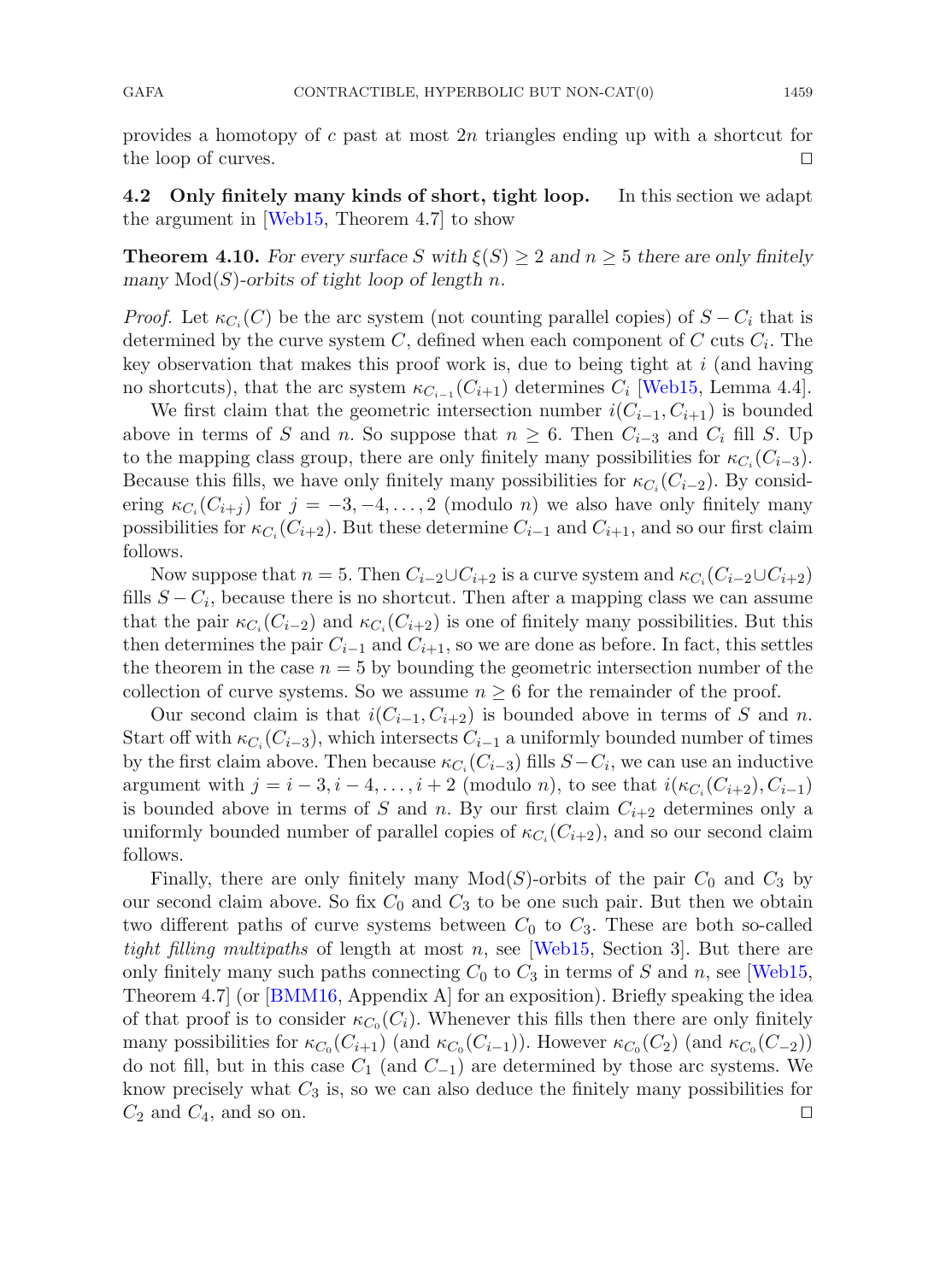**4.3 The arc-and-curve complexes.** Now we show that Theorem [4.1\(](#page-15-2)2) fol-lows from Theorem [4.1\(](#page-15-2)1), unless  $\xi(S) = 2$ , in which case it follows from Theorem [4.10.](#page-20-0)

*Proof of Theorem [4.1\(](#page-15-2)2).* The arc-and-curve complex is quasi-isometric to  $\mathcal{C}(S)$ , and so it is also hyperbolic, therefore once again it suffices to show that for any loop of vertices  $c = (v_i)_i$  of bounded length, there is a bounded number of triangles required for a disc to cap off  $c$  to deduce the theorem.

Let c have length n. Our first step is to homotope c into  $\mathcal{C}(S)$ , but across at most 3n triangles, and to a loop of length at most 2n. This argument is well known. To see this define  $c_i \in \mathcal{C}(S)$  for each vertex  $v_i$  of c. If  $v_i$  is a curve we set  $c_i = v_i$ . If  $v_i$  is an arc then we set  $c_i$  to be one of the peripheral curves of  $S - v_i$  which is essential in S. Thus  $v_i$  and  $c_i$  are either equal or adjacent. Moreover for each i we can pick a curve  $c'_i$  which is peripheral in  $S - v_i - v_{i+1}$  but which is essential in S. Such a curve  $c_i'$  is adjacent (or equal) to  $v_i$ ,  $c_i$ ,  $v_{i+1}$ , and  $c_{i+1}$ . Therefore we can push c past at most 3n triangles into  $C(S)$  to a loop of length at most 2n.

Now we are done by Theorem [4.1\(](#page-15-2)1), unless S is  $S_{0.5}$  or  $S_{1.2}$ , in which case  $\mathcal{C}(S)$ is not simply connected. So suppose that  $\xi(S) = 2$  for the remainder of the proof. We have showed that we can assume that our loop  $c = (v_i)_i$  has length at most  $2n$ and consists only of curves  $v_i$ . If c has a shortcut (see Definition [4.6\)](#page-18-0) then we can decompose c into two/three shorter loops in  $\mathcal{C}(S)$  and be finished by induction on the length of  $c$ . If on the other hand  $c$  has no shortcuts then it is automatically a tight loop, because whenever  $d_{\mathcal{C}(S)}(v_{i-1}, v_{i+1}) = 2$  then  $v_i$  is uniquely determined, and hence tight at i. By Theorem  $4.10$  there are only finitely many  $Mod(S)$ -orbits of tight loops c of length at most  $2n$ . Now  $AC(S)$  is contractible [\[Hat91\]](#page-23-5) and therefore simply connected, so each short, tight loop can be capped off by some number of triangles in  $AC(S)$ , but there are only finitely many orbits of such loops, so there is an upper bound on the number of triangles required.  $\Box$ 

#### **Acknowledgments**

The author is indebted to Andrew Putman, who asked the question whether the curve complex satisfies a linear combinatorial isoperimetric inequality, and who pointed out that this does not immediately follow from hyperbolicity. The other projects pursued in this paper naturally stemmed from this question. The author wishes to thank Mladen Bestvina, Martin Bridson, Daniel Groves, Radhika Gupta, Sebastian Hensel, Piotr Przytycki, Andrew Putman, Saul Schleimer, and Henry Wilton for useful comments and conversations. We thank Mark Bell who pointed out that the proof of Theorem [3.1](#page-11-1) could be promoted from discs to all surfaces with one boundary component. We thank the anonymous referee for helpful mathematical comments and suggestions that have improved the paper. This work was supported earlier by the Stokes Research Fellowship of Pembroke College, University of Cambridge, and currently the EPSRC Fellowship EP/N019644/2.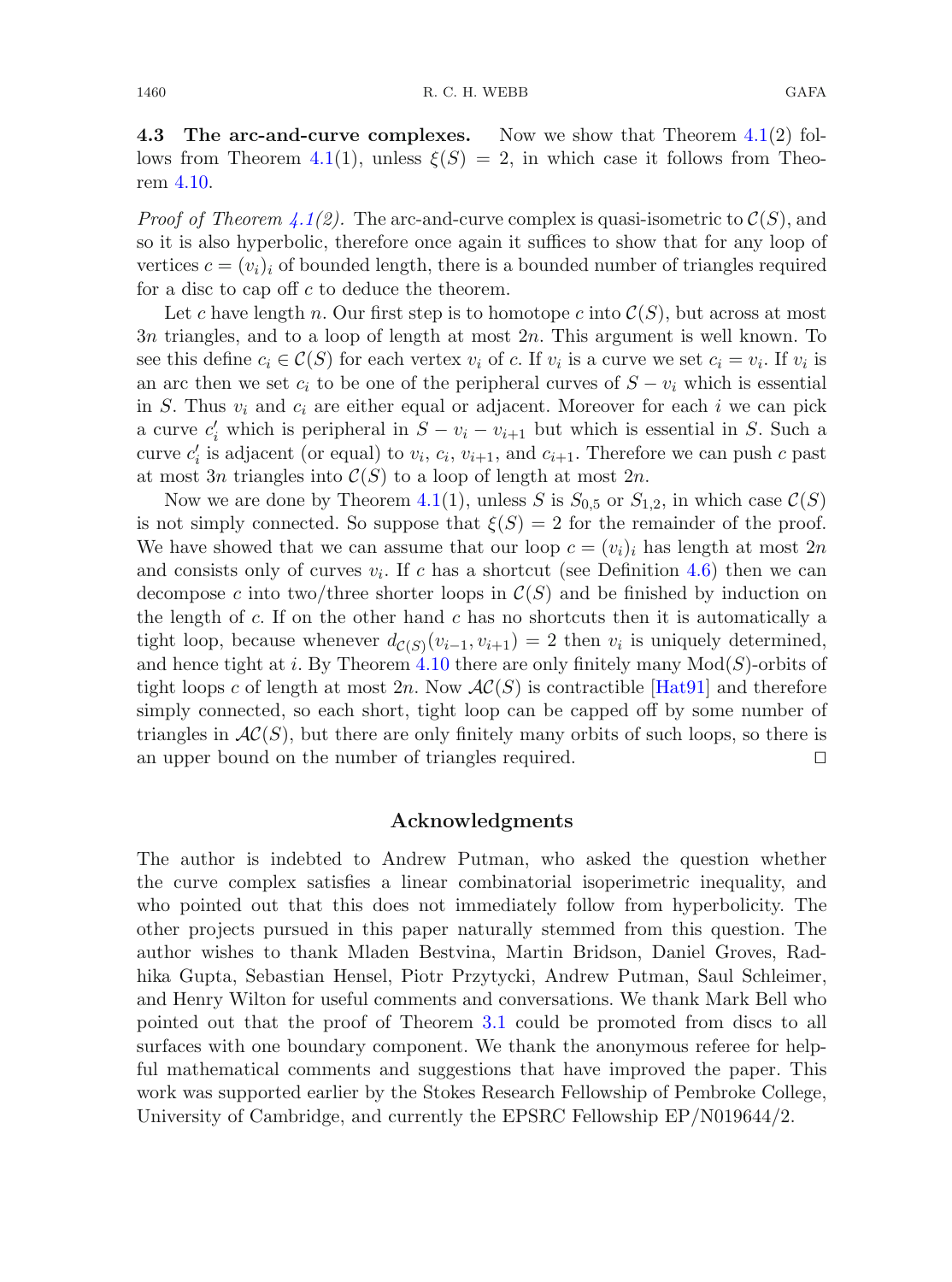GAFA CONTRACTIBLE, HYPERBOLIC BUT NON-CAT(0) 1461

**Open Access** This article is licensed under a Creative Commons Attribution 4.0 International License, which permits use, sharing, adaptation, distribution and reproduction in any medium or format, as long as you give appropriate credit to the original author(s) and the source, provide a link to the Creative Commons licence, and indicate if changes were made. The images or other third party material in this article are included in the article's Creative Commons licence, unless indicated otherwise in a credit line to the material. If material is not included in the article's Creative Commons licence and your intended use is not permitted by statutory regulation or exceeds the permitted use, you will need to obtain permission directly from the copyright holder. To view a copy of this licence, visit <http://creativecommons.org/licenses/by/4.0/>.

**Publisher's Note** Springer Nature remains neutral with regard to jurisdictional claims in published maps and institutional affiliations.

## **References**

- <span id="page-22-5"></span>[AFW15] Matthias Aschenbrenner, Stefan Friedl, and Henry Wilton. *3-manifold groups.* European Mathematical Society (EMS), Zürich (2015).
- <span id="page-22-4"></span>[Ago13] Ian Agol. The virtual Haken conjecture. *Doc. Math.*, 18 (2013), 1045–1087 **With an appendix by Agol, Daniel Groves, and Jason Manning**
- <span id="page-22-3"></span>[AS12] Javier Aramayona and Juan Souto. Homomorphisms between mapping class groups. *Geom. Topol.*, (4)16 (2012), 2285–2341
- <span id="page-22-9"></span>[BF14a] Mladen Bestvina and Mark Feighn. Hyperbolicity of the complex of free factors. *Adv. Math.*, 256 (2014), 104–155
- <span id="page-22-10"></span>[BF14b] Mladen Bestvina and Mark Feighn. Subfactor projections. *J. Topol.*, (3)7 (2014), 771–804
- <span id="page-22-0"></span>[BH99] MARTIN R. BRIDSON and ANDRé HAEFLIGER. *Metric spaces of non-positive curvature*, volume 319 of *Grundlehren der Mathematischen Wissenschaften* . Springer, Berlin (1999).
- <span id="page-22-12"></span>[BI18] Brian H. Bowditch and Francesca Iezzi. Projections of the sphere graph to the arc graph of a surface. *J. Topol. Anal.*, (2)10 (2018), 245–261
- <span id="page-22-14"></span>[BMM16] Joan Birman, Dan Margalit, and William Menasco. Efficient geodesics and an effective algorithm for distance in the complex of curves. *Math. Ann.*, (3-4)366 (2016), 1253–1279
- <span id="page-22-8"></span>[Bow08] Brian H. Bowditch. Tight geodesics in the curve complex. *Invent. Math.*, (2)171 (2008), 281–300
- <span id="page-22-6"></span>[Bri91] Martin R. Bridson. Geodesics and curvature in metric simplicial complexes. In *Group theory from a geometrical viewpoint (Trieste, 1990)*, pages 373–463. World Sci. Publ., River Edge, NJ (1991).
- <span id="page-22-1"></span>[Bri10] MARTIN R. BRIDSON. Semisimple actions of mapping class groups on  $CAT(0)$ spaces. In *Geometry of Riemann surfaces*, volume 368 of *London Math. Soc. Lecture Note Ser.*, pages 1–14. Cambridge Univ. Press, Cambridge (2010).
- <span id="page-22-11"></span>[Bro03] Jeffrey F. Brock. The Weil-Petersson metric and volumes of 3-dimensional hyperbolic convex cores. *J. Amer. Math. Soc.*, (3)16 (2003), 495–535
- <span id="page-22-7"></span>[DHS] F. Dahmani, M. Hagen, and A. Sisto. Dehn filling dehn twists. Preprint.
- <span id="page-22-2"></span>[DW03] Georgios Daskalopoulos and Richard Wentworth. Classification of Weil-Petersson isometries. *Amer. J. Math.*, (4)125 (2003), 941–975
- <span id="page-22-13"></span>[For] Maxwell Forlini. Splittings of free groups from arcs and curves. Preprint.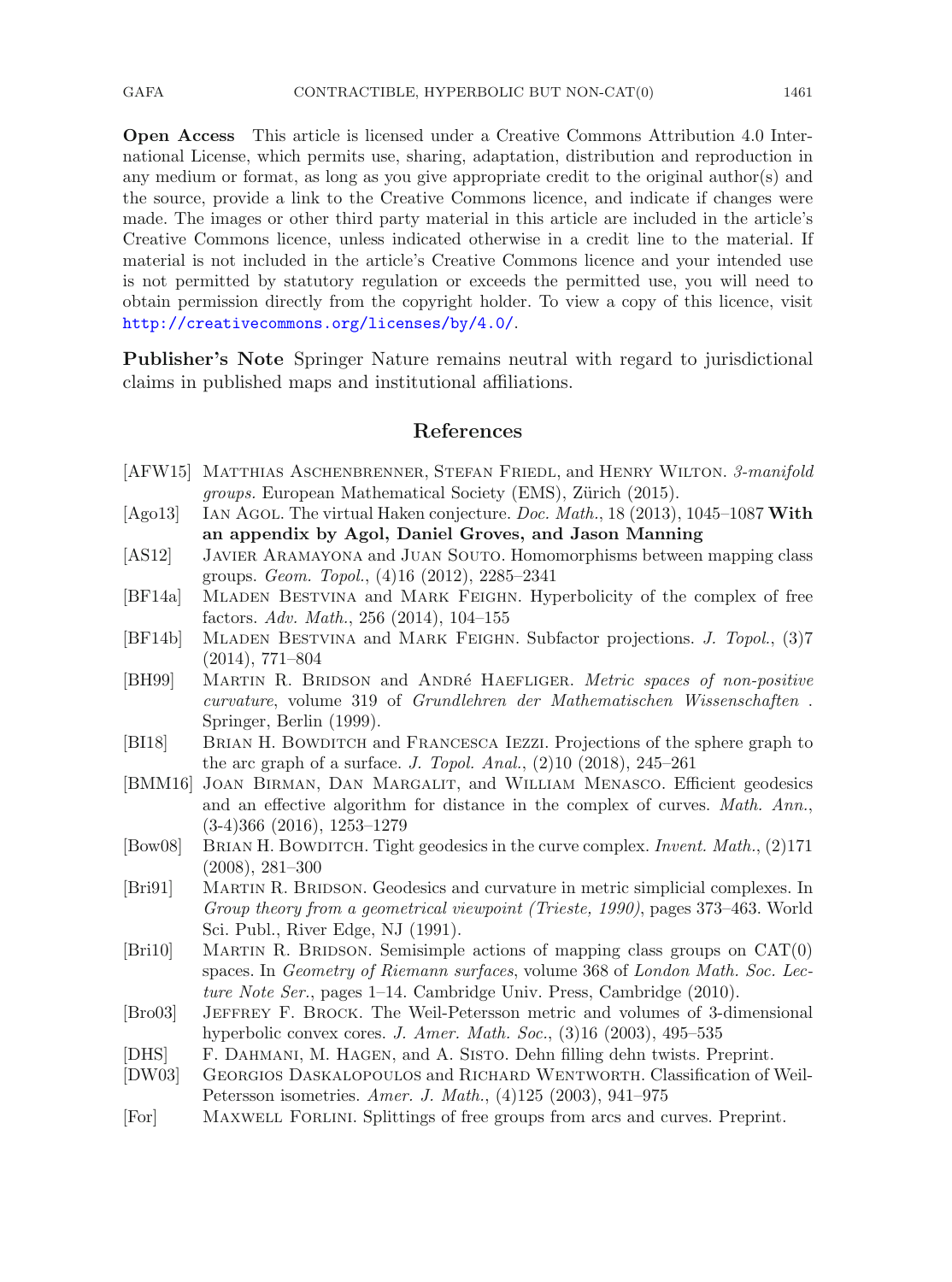<span id="page-23-20"></span><span id="page-23-19"></span><span id="page-23-18"></span><span id="page-23-17"></span><span id="page-23-16"></span><span id="page-23-15"></span><span id="page-23-14"></span><span id="page-23-13"></span><span id="page-23-12"></span><span id="page-23-11"></span><span id="page-23-10"></span><span id="page-23-9"></span><span id="page-23-8"></span><span id="page-23-7"></span><span id="page-23-6"></span><span id="page-23-5"></span><span id="page-23-4"></span><span id="page-23-3"></span><span id="page-23-2"></span><span id="page-23-1"></span><span id="page-23-0"></span>

| [Gal79]          | DAVID GALE. The game of Hex and the Brouwer fixed-point theorem. Amer.<br>Math. Monthly, (10)86 (1979), 818-827                                                                                   |
|------------------|---------------------------------------------------------------------------------------------------------------------------------------------------------------------------------------------------|
| [Har85]          | JOHN L. HARER. Stability of the homology of the mapping class groups of ori-<br>entable surfaces. Ann. of Math., $(2)121$ (1985), 215-249                                                         |
| [Har86]          | JOHN L. HARER. The virtual cohomological dimension of the mapping class group<br>of an orientable surface. <i>Invent. Math.</i> , $(1)84$ (1986), 157-176                                         |
| [Hat91]          | ALLEN HATCHER. On triangulations of surfaces. Topology Appl., (2)40 (1991),<br>189-194                                                                                                            |
| [Hat95]          | ALLEN HATCHER. Homological stability for automorphism groups of free groups.<br>Comment. Math. Helv., (1)70 (1995), 39-62                                                                         |
| [HH15]           | URSULA HAMENSTÄDT and SEBASTIAN HENSEL. Spheres and projections for<br>Out $(F_n)$ . J. Topol., (1)8 (2015), 65–92                                                                                |
| [HH17]           | ARNAUD HILION and CAMILLE HORBEZ. The hyperbolicity of the sphere complex<br>via surgery paths. J. Reine Angew. Math., 730 (2017), 135-161                                                        |
| [HM13]           | MICHAEL HANDEL and LEE MOSHER. The free splitting complex of a free group,<br>I: hyperbolicity. Geom. Topol., (3)17 (2013), 1581-1672                                                             |
| [HOP14]          | SEBASTIAN HENSEL, DAMIAN OSAJDA, and PIOTR PRZYTYCKI. Realisation and<br>dismantlability. Geom. Topol., $(4)18$ $(2014)$ , $2079-2126$                                                            |
| [IK]             | G. ISLAMBOULI and M. KLUG. Representing smooth 4-manifolds as loops in the<br>pants complex. Preprint.                                                                                            |
| [Ker83]          | STEVEN P. KERCKHOFF. The Nielsen realization problem. Ann. of Math., (2)117<br>$(1983), 235 - 265$                                                                                                |
| [KL96]           | MICHAEL KAPOVICH and BERNHARD LEEB. Actions of discrete groups on non-<br>positively curved spaces. Math. Ann., $(2)306$ (1996), 341-352                                                          |
| [McC91]          | DARRYL MCCULLOUGH. Virtually geometrically finite mapping class groups of<br>3-manifolds. J. Differential Geom., (1)33 (1991), 1-65                                                               |
| [MM99]           | HOWARD A. MASUR and YAIR N. MINSKY. Geometry of the complex of curves.<br>I. Hyperbolicity. <i>Invent. Math.</i> , (1)138 (1999), 103-149                                                         |
| [MM00]           | H. A. MASUR and Y. N. MINSKY. Geometry of the complex of curves. II. Hierar-<br>chical structure. <i>Geom. Funct. Anal.</i> , $(4)10$ $(2000)$ , $902-974$                                        |
| [MS13]           | HOWARD MASUR and SAUL SCHLEIMER. The geometry of the disk complex. J.<br>Amer. Math. Soc., (1)26 (2013), 1-62                                                                                     |
| [Tay14]          | SAMUEL J. TAYLOR. A note on subfactor projections. Algebr. Geom. Topol., (2)14<br>$(2014), 805 - 821$                                                                                             |
| $[\text{Tro86}]$ | A. J. TROMBA. On a natural algebraic affine connection on the space of almost<br>complex structures and the curvature of Teichmüller space with respect to its                                    |
| [Web15]          | Weil-Petersson metric. Manuscripta Math., (4)56 (1986), 475-497<br>RICHARD C. H. WEBB. Combinatorics of tight geodesics and stable lengths.<br>Trans. Amer. Math. Soc., (10)367 (2015), 7323-7342 |
| [Vol86]          | SCOTT A. WOLPERT. Chern forms and the Riemann tensor for the moduli space<br>of curves. <i>Invent. Math.</i> , (1)85 (1986), 119-145                                                              |
| [Wol87]          | SCOTT A. WOLPERT. Geodesic length functions and the Nielsen problem. J. Dif-<br>ferential Geom., $(2)25$ $(1987)$ , $275-296$                                                                     |
| M13 9PL, UK.     | Department of Mathematics, The University of Manchester, Oxford Road, Manchester<br>richard.webb@manchester.ac.uk                                                                                 |
|                  |                                                                                                                                                                                                   |

1462 R. C. H. WEBB GAFA